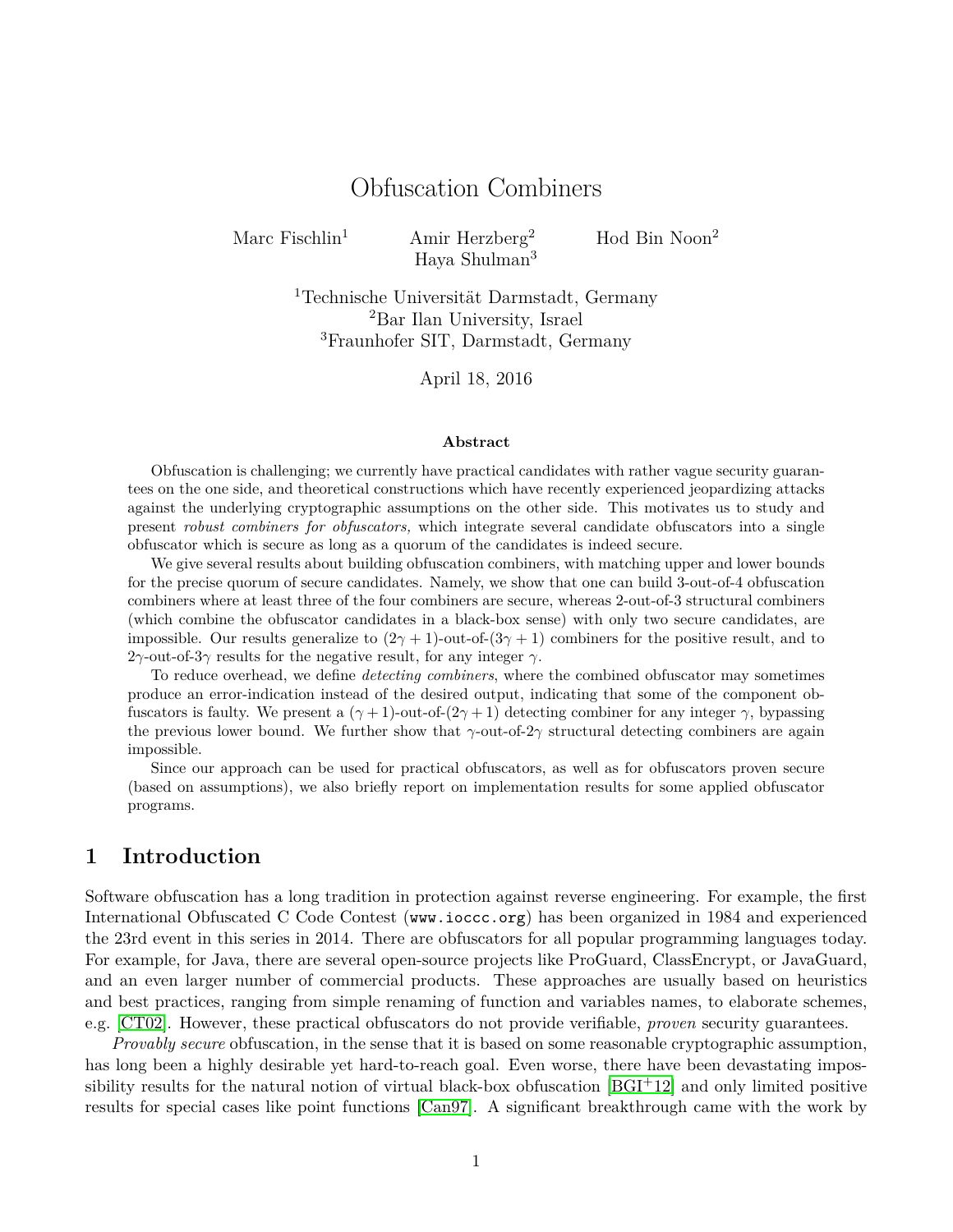<span id="page-1-2"></span>Garg et al. [\[GGH](#page-23-1)+13], indicating that the relaxed yet useful notion of indistinguishability obfuscation may be achievable for general circuits. This notion basically says that one cannot distinguish the obfuscated codes of two functionally equivalent circuit programs.

It is fair to say that the underlying cryptographic assumption, on which is security of the construction of Garg et al. [\[GGH](#page-23-1)+13] is based upon, is non-standard and not well analyzed (yet). This is also true for the alternative approach to build indistinguishability obfuscators proposed by Pass et al. [\[PST14\]](#page-25-0). This is complemented by yet other proposals of Gentry et al. [\[GLSW15\]](#page-24-0) based on a more standard-like computational assumption about multilinear maps, and of Ananth and Jain [\[AJ15\]](#page-21-0) based on compact functional encryption. At the same time, recent attacks  $\lbrack \text{CHL}^+15 \rbrack$ , [CLT14,](#page-23-3) [GHMS14,](#page-23-4) [CGH](#page-22-2)<sup>+</sup>15 on multilinear maps, albeit currently not known to break the aforementioned obfuscation candidates, testify that constructions may suddenly turn out to lack the desired security guarantees.

The above leaves us with multiple choices of candidates for building obfuscators, both in practice as well as in theory, and it is currently difficult to determine the best choice in terms of security. For the heuristic, practical obfuscators, it may be even harder to distinguish sound constructions from weak approaches, since the design strategies may be vague. A straightforward idea to boost confidence in obfuscator candidates, both in theory as well as in practice, is to interlock multiple solutions and approaches. This idea of failuretolerant cryptographic designs has traditionally been subsumed under the notion of robust combiners.

## **1.1 Robust Combiners for Obfuscation**

The notion of robust combiners has been introduced by Harnik et al. [\[HKN](#page-24-1)+05] based on the idea of tolerant cryptographic designs by Herzberg [\[Her02,](#page-24-2) [Her05,](#page-24-3) [Her09\]](#page-24-4). Such combiners take several candidates for a cryptographic task and provide a secure solution if a quorum of the candidates is indeed secure. The idea has been successfully applied to several cryptographic primitives, including hash functions [\[BB06,](#page-22-3) [Pie07,](#page-25-1)  $FL07, Pie08, Mitt13, FLP14, MP14, encryption [DK05, HKN<sup>+</sup>05], commitments [HKN<sup>+</sup>05, Her02, Her05],$  $FL07, Pie08, Mitt13, FLP14, MP14, encryption [DK05, HKN<sup>+</sup>05], commitments [HKN<sup>+</sup>05, Her02, Her05],$  $FL07, Pie08, Mitt13, FLP14, MP14, encryption [DK05, HKN<sup>+</sup>05], commitments [HKN<sup>+</sup>05, Her02, Her05],$  $FL07, Pie08, Mitt13, FLP14, MP14, encryption [DK05, HKN<sup>+</sup>05], commitments [HKN<sup>+</sup>05, Her02, Her05],$  $FL07, Pie08, Mitt13, FLP14, MP14, encryption [DK05, HKN<sup>+</sup>05], commitments [HKN<sup>+</sup>05, Her02, Her05],$  $FL07, Pie08, Mitt13, FLP14, MP14, encryption [DK05, HKN<sup>+</sup>05], commitments [HKN<sup>+</sup>05, Her02, Her05],$  $FL07, Pie08, Mitt13, FLP14, MP14, encryption [DK05, HKN<sup>+</sup>05], commitments [HKN<sup>+</sup>05, Her02, Her05],$  $FL07, Pie08, Mitt13, FLP14, MP14, encryption [DK05, HKN<sup>+</sup>05], commitments [HKN<sup>+</sup>05, Her02, Her05],$  $FL07, Pie08, Mitt13, FLP14, MP14, encryption [DK05, HKN<sup>+</sup>05], commitments [HKN<sup>+</sup>05, Her02, Her05],$  $FL07, Pie08, Mitt13, FLP14, MP14, encryption [DK05, HKN<sup>+</sup>05], commitments [HKN<sup>+</sup>05, Her02, Her05],$  $FL07, Pie08, Mitt13, FLP14, MP14, encryption [DK05, HKN<sup>+</sup>05], commitments [HKN<sup>+</sup>05, Her02, Her05],$  $FL07, Pie08, Mitt13, FLP14, MP14, encryption [DK05, HKN<sup>+</sup>05], commitments [HKN<sup>+</sup>05, Her02, Her05],$  $FL07, Pie08, Mitt13, FLP14, MP14, encryption [DK05, HKN<sup>+</sup>05], commitments [HKN<sup>+</sup>05, Her02, Her05],$ and oblivious transfer  $[HKN<sup>+</sup>05, MP06, MPW07]$  $[HKN<sup>+</sup>05, MP06, MPW07]$  $[HKN<sup>+</sup>05, MP06, MPW07]$  $[HKN<sup>+</sup>05, MP06, MPW07]$ .

A robust combiner for obfuscation would take as input a program (abstractly in form of a circuit or a Turing machine<sup>[1](#page-1-0)</sup>) and create an obfuscated version with the help of the candidate obfuscators  $\mathcal{O}_1, \mathcal{O}_2, \ldots, \mathcal{O}_N$ . As long as a sufficient number of candidate obfuscators is indeed secure, the combiner should also provide a secure obfuscator. In order to make formal claims about the robustness of the combiner, due to the lack of rigorous security properties for practical obfuscators, one inevitably needs to base the notion of security for the combiner on the various models in the cryptographic literature, such as virtual black-box obfuscation or indistinguishability obfuscation.[2](#page-1-1)

What distinguishes the idea of combiners for obfuscation from the previous scenarios is that obfuscation combiners are higher-order combiners which are closely linked to the functionality of their inputs. Consider for instance the case of hash function combiners where it usually suffices that the combiner preserves the security property only, enabling solutions like the concatenation combiner  $\textsf{Comb}^{H_1,H_2}(x) = H_1(x)||H_2(x)$ with longer output for collision resistance. Devising hash combiners with equal output size as  $H_1, H_2$ , retaining this mild functional property, is conceivably hard [\[BB06,](#page-22-3) [Pie07,](#page-25-1) [Pie08\]](#page-25-2). An obfuscation combiner, in contrast, must provide a circuit which computes the same function as the input circuit; it cannot implement a different function with a larger output. Indeed, note that functional preservation and input hiding are conflicting requirements for obfuscation and one is easy to achieve without the other.

As a concrete example consider combiners in the context of virtual black-box obfuscation. Herzberg and Shulman [\[HS10\]](#page-24-7) show that the cascading construction  $\textsf{Comb}^{\mathcal{O}_1,\mathcal{O}_2}(\cdot) = \mathcal{O}_2(\mathcal{O}_1(\cdot))$  of two candidate

<span id="page-1-0"></span><sup>&</sup>lt;sup>1</sup>In our presentation of our formal results we focus on circuits instead of Turing machines, since our approach applies equally well to both settings but the state of the art of solutions is much more advanced in the circuit setting.

<span id="page-1-1"></span><sup>&</sup>lt;sup>2</sup>There are approaches to define metrics for practical obfuscators [\[CTL97,](#page-23-8)  $AMS<sup>+</sup>07$ ], but mainly in terms of software complexity. We discuss them in Section [7.](#page-17-0)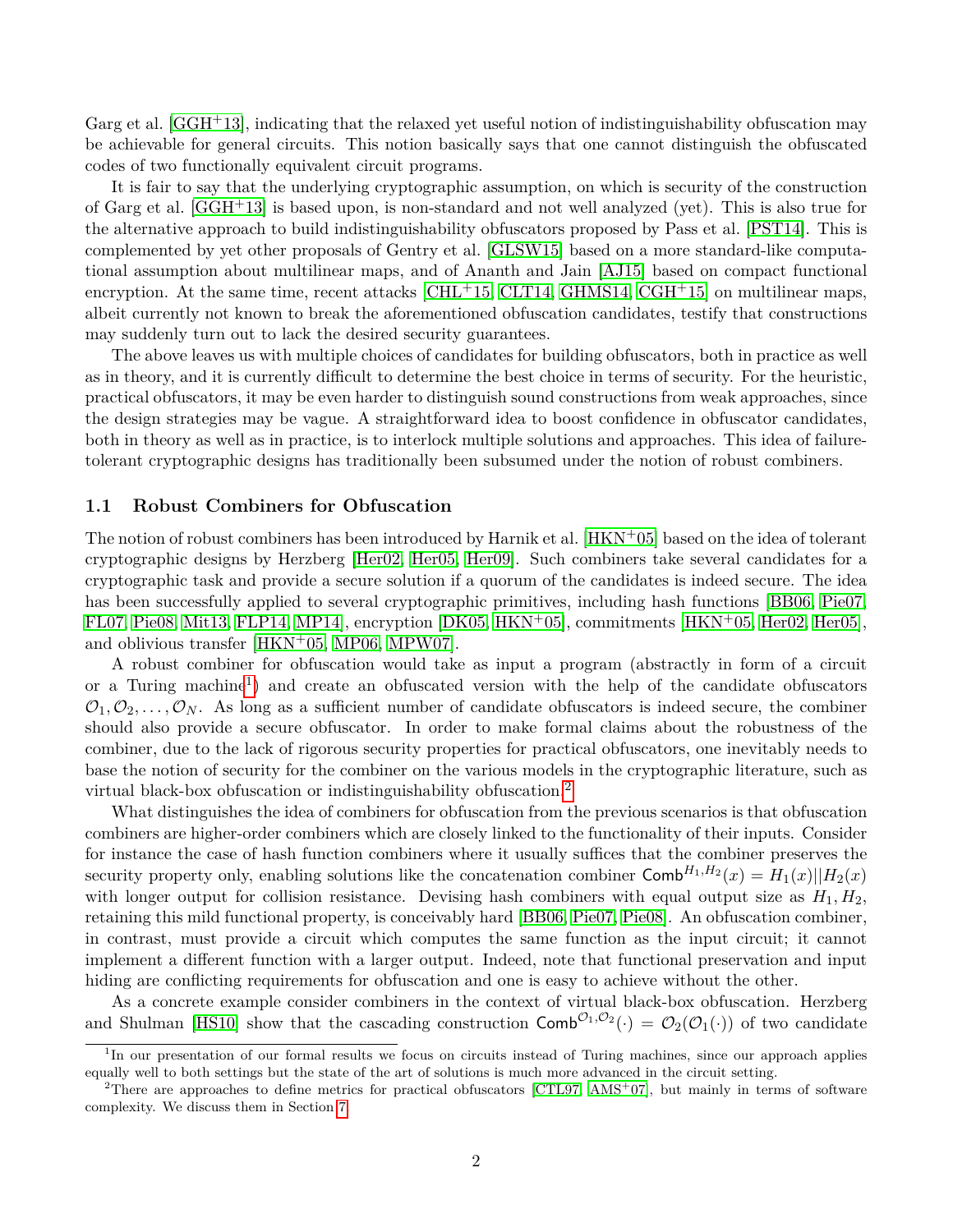<span id="page-2-1"></span>obfuscators  $\mathcal{O}_1, \mathcal{O}_2$  is robust for this notion *as long as functional correctness of the candidates is guaranteed.* If this is not granted and the inner obfuscator is corrupt then  $\mathcal{O}_1$  may implement an arbitrary function, such that the combiner neither preserves functional correctness nor necessarily input hiding. The latter holds as one usually does not have any security guarantees for input circuits with diverging functionalities, even if obfuscator  $\mathcal{O}_2$  is sound. Analogously, if the outer obfuscator is corrupt then the resulting cascade may no longer sustain functionality.

While functional correctness of an obfuscator is usually not based on unproven cryptographic assumptions, unlike the obfuscation property, there are two reasons why certifying functional correctness may still be hard. First, software implementations are error prone, and the complexity of previous theoretical proposals for obfuscation [\[GGH](#page-23-1)+13, [PST14,](#page-25-0) [GLSW15\]](#page-24-0) seems to be inimical in this regard. Secondly, one may have little control over, or insights into, the actual obfuscation program. This is clearly true for commercial obfuscation programs; in fact, the programs of such obfuscators are often themselves obfuscated. The creation of a corrupt obfuscator, which intentionally leaks some information, is easy; to demonstrate this, we implemented demos of different types of corrupted-obfuscators, including obfuscators which leak information even when used in cascade.

The concern about corrupt-obfuscators may also emerge in theoretical solutions. As an example for the latter, in the universal-parameter generation setting [\[HJK](#page-24-8)+14] a *trusted* party publishes an obfuscated program which parties can use to generate common parameters. What if we now prefer to use several potentially *untrusted* authorities and combine their obfuscated programs?

## **1.2 Our Results**

Our goal is to provide a general combiner for obfuscation. It should satisfy the formal requirements in order to allow for sound solutions both in theory and in practice. Ideally, the combiner should tolerate a large number of corrupt obfuscators, be very efficient, and ensure various notions of obfuscation simultaneously. Note that, while virtual black-box obfuscation may be impossible in general, for some functions and attack models  $[BR14, BGK^+14]$  $[BR14, BGK^+14]$  $[BR14, BGK^+14]$  the notion may still be achievable, such that our combiner should also comply with this notion.

On the positive side we present a 3-out-of-4 combiner which can tolerate a single corrupt combiner out of four candidates. It is depicted in Figure [1](#page-3-0) and consists of two layers. In the first layer we insert the input circuit *C* into three combinations of three of the obfuscators each; in each combination, we output a circuit that produces the majority of the three obfuscated circuits. We only require three of the four combinations of picking three of four obfuscators. Each unit ensures that if at most one candidate is corrupt then functional correctness is still preserved. In the next layer we then run each of the first-layer majority circuits through the complementary fourth obfuscation candidate and again take the majority to ensure correctness. Obfuscation follows as either all three candidates on the first layer are sound and thus hide the input circuit, or the fourth candidate on the second layer ensures this.

Our combiner indeed works for different notions of obfuscation such as virtual black-box and grey box obfuscation,<sup>[3](#page-2-0)</sup> indistinguishability obfuscation, and differing-input obfuscation. In total it requires twelve calls to obfuscators and has depth 2. The latter is important as obfuscation may cause a polynomial blowup in size. Remarkably, while most theoretical solutions currently induce a significant size expansion, with a few exceptions [\[BV15,](#page-22-6) [AJS15\]](#page-21-2), obfuscators in practice only display a mild increase in code size. Note that devising combiners of depth 1 with a structure as above is impossible as the corrupt obfuscator may then leak information about the input circuit via the output.

We then show an impossibility result for 2-out-of-3 combiners. There are, of course, trivial combiners in this case, such as the combiner which simply uses the sound candidate only, and the (inefficient) combiner

<span id="page-2-0"></span><sup>3</sup>With respect to dependent auxiliary inputs [\[GK05\]](#page-24-9).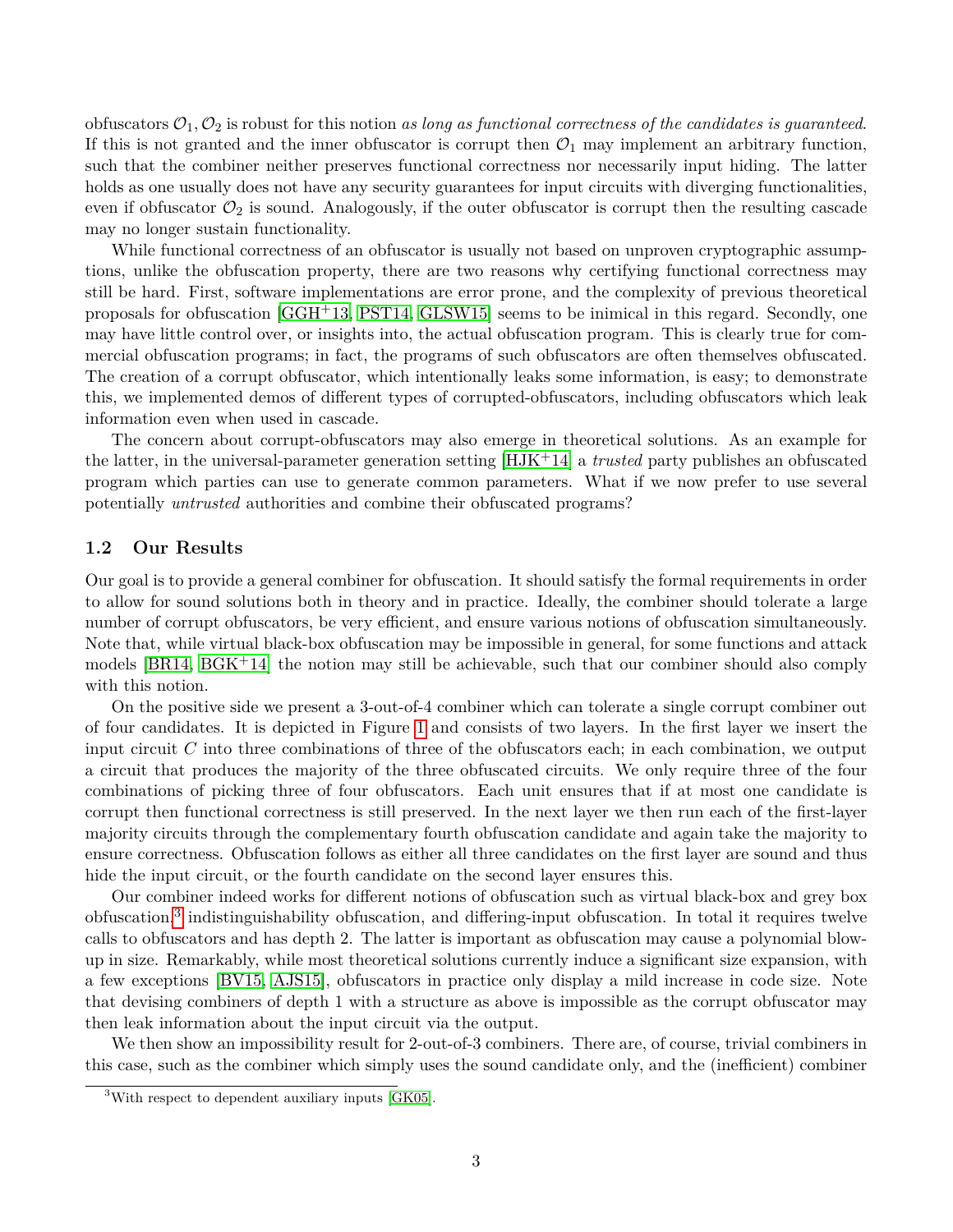<span id="page-3-0"></span>

Figure 1: Our 3-out-of-4 combiner. The MAJ circuit has three hardwired circuits  $C_1$ ,  $C_2$  and  $C_3$  with equal input and output sizes, which also correspond to the input and output size of the MAJ circuit. For input *x* the MAJ circuit evaluates each of the three circuits for *x* and returns the bit-wise majority of the circuit's outputs.

for indistinguishability obfuscation that evaluates the input circuit and then outputs the lexicographic smallest equivalent circuit. We thus focus on *structural* combiners that use a fixed pattern, independently of the status of the candidates, and do not semantically interpret the input circuit. Our 3-out-of-4 combiner is structural in this regard. We show that no 2-out-of-3 structural combiner may ensure both functional correctness and obfuscation. This holds for the weaker notion of indistinguishability obfuscation and therefore also for the stronger notions of black-box and grey-box obfuscation. Note that this also applies to any 1-out-of-2 combiner.<sup>[4](#page-3-1)</sup>

We extend the positive result as well as the negative result to the case of  $(2\gamma+1)$ -out-of- $(3\gamma+1)$  resp.  $2\gamma$ out-of-3*γ* combiners. That is, we give a construction which can be seen as a less efficient generalization of our basic solution if one can corrupt at most  $\gamma$  out of  $3\gamma + 1$  obfuscators. We then argue that one cannot have structural combiners if *γ* out of the 3*γ* obfuscators can be corrupt. For both settings we can draw on the the ideas and techniques from the basic cases.

The combiners above are correcting in the sense that they guarantee functional correctness if a quorum of input obfuscator candidates is secure. One can also envision a weaker notion of combiners, which output circuits that either compute the correct output of the input circuit, but may also output, instead, a special error indicator ⊥. This error indicator should be output only when one of the component obfuscator is faulty; if all obfuscators are sound then the combiner must never output ⊥. In particular, such combiners cannot output false answers. We call them *detecting combiners* in analogy to coding theory.

For detecting combiners we achieve slightly different bounds. That is, we show that one can have  $(\gamma + 1)$ -out-of- $(2\gamma + 1)$  combiners for any  $\gamma$ . For the case  $\gamma = 1$  and 2-out-of-3 combiners we can again provide an optimized version similar to our original 3-out-of-4 combiner. Concerning lower bounds, we can apply the ideas of the other combiners to show that there cannot exist structural  $\gamma$ -out-of-2 $\gamma$  detecting combiners for any  $\gamma$ . The reduced overhead of detecting combiners may make them attractive option for practical implementations, where once detection ability exists, the attack-vector of providing faulty obfuscator appears unlikely.

While our main results follow the common approach in provably secure obfuscation, we stress that we view our approach to be equally well suited for practice. In Section [7](#page-17-0) we therefore evaluate performance of our combiner when applied to practical obfuscators, and discuss the implications of our findings in this domain.

<span id="page-3-1"></span><sup>4</sup>Every 1-out-of-2 combiner is also a 2-out-of-3 combiner if it ignores the third obfuscator.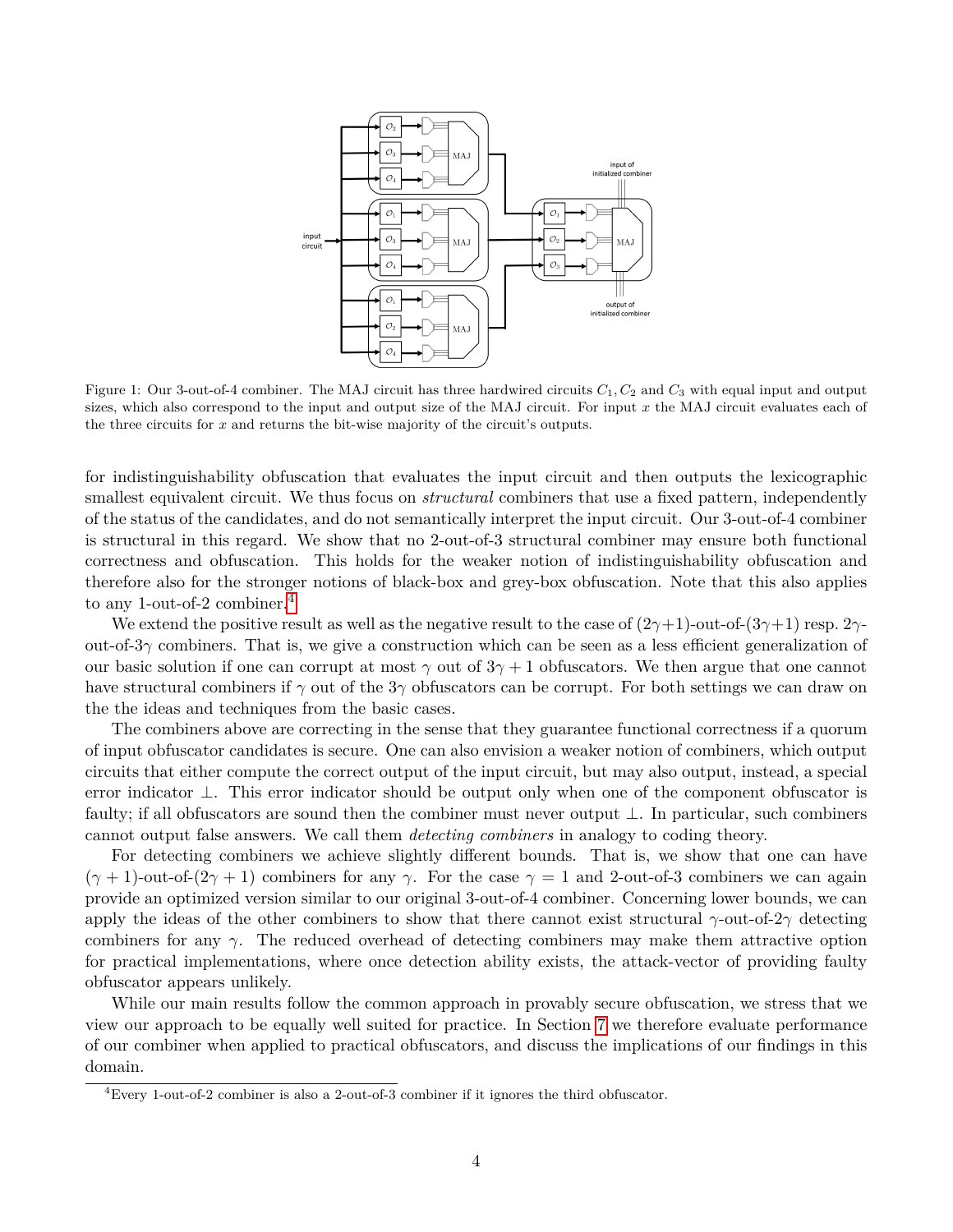<span id="page-4-2"></span>**Concurrent Work.** Independently of our work, Ananth et al. [\[AJN](#page-21-3)+16] also discuss the idea of obfuscation combiners. Their approach is fundamentally different from ours, and results in (non-structural) obfuscation combiners which are secure as long as a single candidate is secure. However, this comes at the cost of a significant overhead, and also requires additional cryptographic assumptions such as LWE or DDH, and indistinguishability obfuscation against sub-exponential adversaries.

# <span id="page-4-1"></span>**2 Preliminaries**

We exclusively treat circuits here; the approach can be transfered to the case of Turing machines straightforwardly. When speaking of circuits C from some class  $\mathcal{C} = (\mathcal{C}_{\lambda})_{\lambda \in \mathbb{N}}$  we usually mean some arbitrary (but efficiently computable) description of the circuit. When considering specific encodings with dedicated properties, as required for our lower bounds, we usually write  $\langle C \rangle$  for the encoding of the circuit under scheme  $\langle \cdot \rangle$ . If, on the other hand, we consider the function implemented by the circuit we usually write *C*(·) instead, and *C*(*x*) for the output of circuit *C* on input *x*. When writing  $C(\cdot) = C'(\cdot)$  or  $C \equiv C'$  we refer to functional equality of circuits *C* and *C*<sup>'</sup>, comprising input and output length, whereas  $C = C'$  or  $\langle C \rangle = \langle C' \rangle$  means equal descriptions (under the encoding in question).

## **2.1 Obfuscators**

Barak et al. [\[BGI](#page-22-0)+12] defined several notions of obfuscators, with *virtual black-box* (VBB) obfuscators being the strongest one. This notion says that the adversary cannot learn anything from an obfuscated circuit beyond the circuit's outputs for chosen inputs. While they also showed that this notion is in general unachievable, for specific cases such as point functions one may be able to attain this level of obfuscation. Below we mainly consider obfuscation of circuits, and we also consider the possibility that the obfuscator itself may be non-uniform and work specifically for different values of  $\lambda$ . The latter allows corrupt (also called malicious) obfuscators to match the algorithm class of adversaries and distinguishers. All obfuscators here, sound and corrupt ones, are nonetheless considered to be stateless.

**Definition 1** (Virtual Black-Box Obfuscation)**.** *A (possibly non-uniform) PPT algorithm* O *is a virtual black-box obfuscator for circuit class*  $\mathcal{C} = (\mathcal{C}_{\lambda})_{\lambda \in \mathbb{N}}$  *if the following holds:* 

- **Functional Correctness:** For any  $\lambda \in \mathbb{N}$ , any circuit  $C \in \mathcal{C}_{\lambda}$ , any obfuscated version  $O \leftarrow \mathcal{O}(1^{\lambda}, C)$  we *have*  $C \equiv O$ *.*
- **VBB Obfuscation:** *For any (possibly non-uniform) PPT algorithm* A *there exists a (possibly nonuniform)* algorithm PPT S and a negligible function  $\epsilon(\lambda)$  such that for all circuits  $C \in \mathcal{C}_{\lambda}$  we *have*

$$
\left|\mathrm{Prob}\left[\mathcal{A}(1^{\lambda}, \mathcal{O}(1^{\lambda}, C)) = 1\right] - \mathrm{Prob}\left[\mathcal{S}^{C}(1^{\lambda}) = 1\right]\right| \le \epsilon(\lambda),
$$

*where the probabilities are over the randomness of*  $O$  *and*  $A$  *resp.*  $S$ *.* 

*Virtual grey-box* (VGB) obfuscation [\[BC10\]](#page-22-7) is defined analogously, only that the simulator above is computationally unbounded but can make at most a polynomial number of queries to its oracle circuit. Clearly, VBB obfuscation implies VGB obfuscation. A stronger notion is based on the extension to *(dependent) auxiliary inputs* [\[GK05\]](#page-24-9) where both the adversary and the simulator receive a random sample aux as additional input, where aux may depend on any circuit  $C' \in C_{\lambda}$ <sup>[5](#page-4-0)</sup>. We will use this version for proving the security of our combiners for VBB and VGB obfuscation.

<span id="page-4-0"></span><sup>&</sup>lt;sup>5</sup>This slightly strengthens the original auxiliary input setting [\[GK05\]](#page-24-9) where only  $C' = C$  is allowed.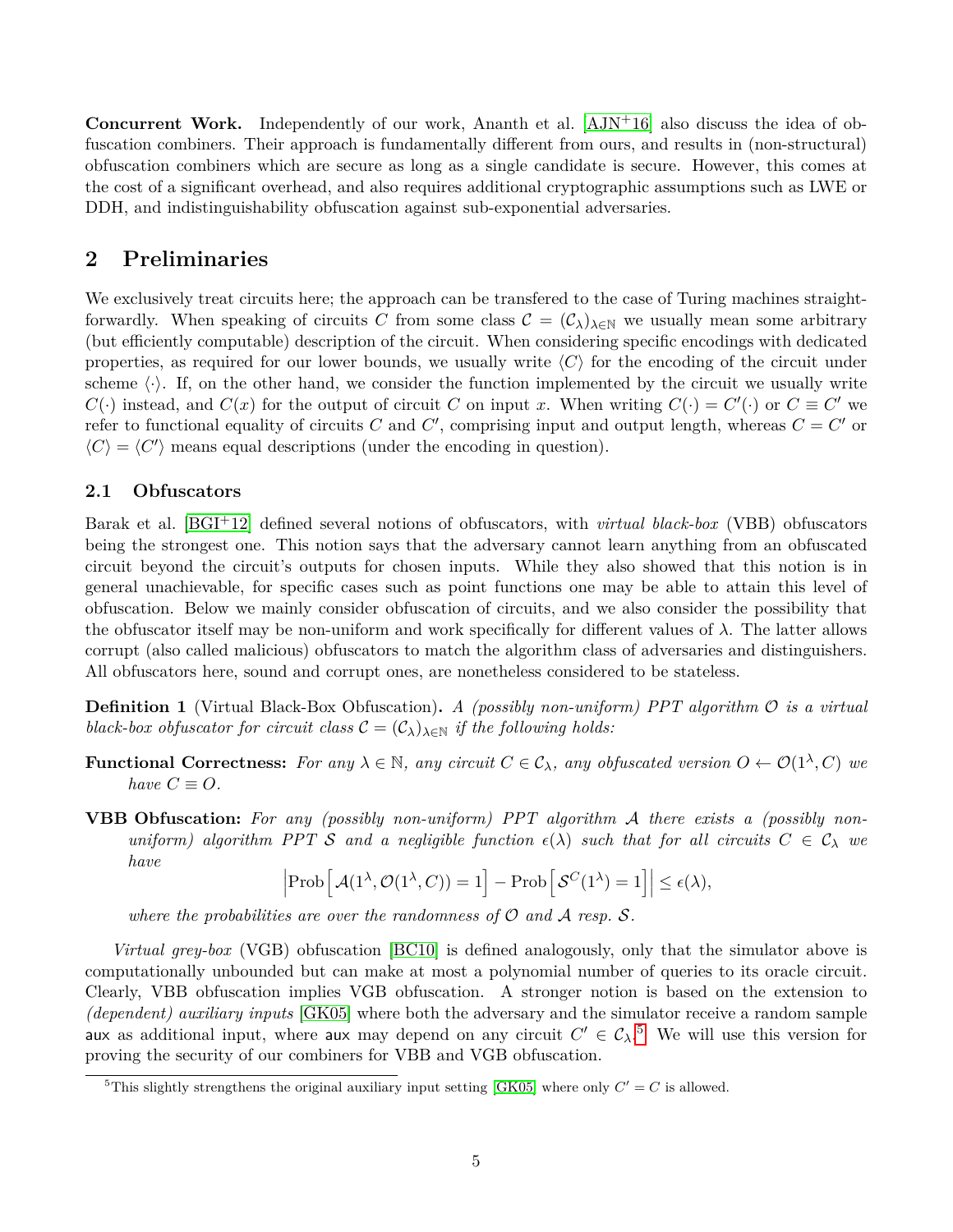<span id="page-5-0"></span>Another meaningful relaxation, implied by both notions above in the non-uniform setting, is *indistinguishability obfuscation* [\[BGI](#page-22-0)+12] which basically says that the obfuscations of two functional equivalent circuits are indistinguishable:

**Definition 2** (Indistinguishability Obfuscator)**.** *A (possibly non-uniform) PPT algorithm i*O *is called an indistinguishability obfuscator for a circuit class*  $\mathcal{C} = (\mathcal{C}_{\lambda})_{\lambda \in \mathbb{N}}$  *if the following conditions hold:* 

- **Functional Correctness:** For any  $\lambda \in \mathbb{N}$ , any circuit  $C \in \mathcal{C}_{\lambda}$ , any obfuscated version  $O \leftarrow i\mathcal{O}(1^{\lambda}, C)$  we *have*  $C \equiv O$ *.*
- **Indistinguishability:** *For any (possibly non-uniform) PPT distinguisher* D*, there exists a negligible function*  $\epsilon(\lambda)$  *such that for all circuits*  $C_0, C_1 \in C_\lambda$  *with*  $C_0 \equiv C_1$  *we have*

$$
\left|\mathrm{Prob}\left[\mathcal{D}(1^{\lambda}, C_0, C_1, i\mathcal{O}(1^{\lambda}, C_0)) = 1\right] - \mathrm{Prob}\left[\mathcal{D}(1^{\lambda}, C_0, C_1, i\mathcal{O}(1^{\lambda}, C_1)) = 1\right]\right| \le \epsilon(\lambda),
$$

*where the probabilities are over the randomness of*  $i\mathcal{O}$  *and*  $\mathcal{D}$ *.* 

There are several variations of the above definitions. For one, we can allow for a negligible error in the functional correctness (over the random choices of the obfuscator). Both our positive and our negative result are robust with respect to such a change. That is, our 3-out-of-4-combiners uses a constant number of obfuscator calls such that the error would remain negligible; obfuscation would still hold, because the leakage due to incorrect obfuscator outputs has negligible probability. Similarly, our impossibility result about 2-out-of-3 combiners would still hold, even if the starting combiners would have perfect functional correctness, but the (fixed-size structural) combiner could have a negligible error. Alternatively, one may use the recent approach in [\[BV\]](#page-22-8) to eliminate the error first.

Finally, yet another version of obfuscation, called *differing-inputs* obfuscation [\[BGI](#page-22-0)+12], demands indistinguishability of two obfuscated circuits, but only if the input circuits  $C_0$ ,  $C_1$  can be sampled such that finding inputs where  $C_0$  and  $C_1$  differ, is infeasible. More formally, we assume that there is a PPT algorithm Sampler associated to the circuit family C such that for any PPT algorithm  $\mathcal A$  there exists a negligible function  $\epsilon(\lambda)$  such that the probability that  $C_0(x) \neq C_1(x)$ , where  $(C_0, C_1, \text{aux}) \leftarrow \text{Sampler}(1^{\lambda})$ and  $x \leftarrow A(1^{\lambda}, C_0, C_1, \text{aux})$ , is at most  $\epsilon(\lambda)$ . Note that we assume that Sampler(1<sup> $\lambda$ </sup>) only outputs circuits  $C_0, C_1 \in \mathcal{C}_\lambda$ ,

A differing-inputs obfuscator di $\mathcal O$  for C and Sampler is now defined analogously to an indistinguishability obfuscator, only that it is infeasible to distinguish outputs  $di\mathcal{O}(1^{\lambda}, C_0)$  and  $di\mathcal{O}(1^{\lambda}, C_1)$  for sampled  $(C_0, C_1, \textsf{aux}) \leftarrow \textsf{Sampler}(1^{\lambda})$ , even if given aux as additional input. While the notion is also quite useful for the design of protocols  $[ABG^+13]$  $[ABG^+13]$ , Garg et al.  $[GHHW14]$  argue that the notion may be hard to achieve.

## **2.2 Combiners for Obfuscators**

Roughly, a combiner for obfuscators is a procedure which uses a set of obfuscators  $\mathcal{O}_1, \mathcal{O}_2, \ldots$  to turn an input circuit  $C$  into an obfuscated one, with the guarantee that if an (unspecified) quorum of the underlying obfuscators is secure, then so is the combiner. In the definition below we abstractly speak of *o*-obfuscators, leaving open which obfuscation category *o* ∈ {VBB,VGB,indistinguishability*,* differing-inputs} we refer to.

For combiners of primitives with multiple properties, such as functional correctness and obfuscation here, there are varying levels of combiners, called weak, mild, and strong [\[FL08,](#page-23-10) [FLP14\]](#page-23-6). A strong combiner preserves security "property-wise", i.e., for each property individually if sufficiently many candidates have this property then so does the combiner. A weak combiner only preserves all properties if there are enough candidates which are secure and thus have all properties simultaneously. The mild notion is in between where the candidates must somehow cover all properties but for each property possibly by different candidates. In [\[FL08,](#page-23-10) [FLP14\]](#page-23-6) it has been discussed that strong robustness implies mild robustness which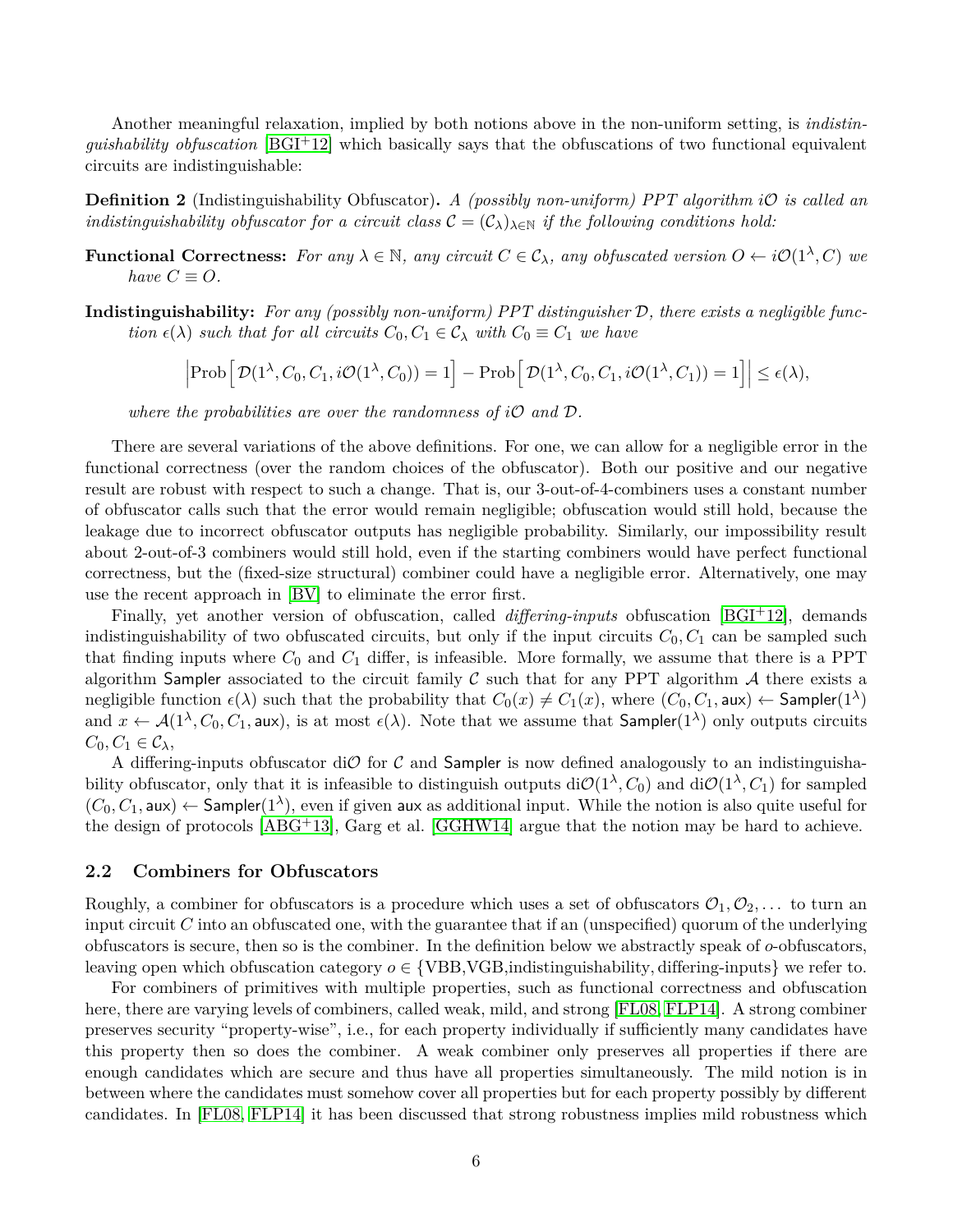<span id="page-6-1"></span>in turn implies weak robustness, and that the implications are strict in case of hash functions for some properties.

**Definition 3** (Robust Combiner for *o*-Obfuscation). Let Comb be a PPT oracle algorithm and let  $\mathcal{O}_1, \ldots, \mathcal{O}_N$ *be o-obfuscators candidates. Then* Comb *is called a*

- *strongly robust t-out-of-N combiner if for each of functional correctness and o-obfuscation, if at least t* of the N candidates have this property, then so does the combiner  $Comb^{O_1,...,O_N}$ ;
- *mildly robust t-out-of-N combiner if, whenever functional correctness and o-obfuscation are each satisfied by at least t of the N candidates, then the combiner too has both properties;*
- *weakly robust t-out-of-N combiner if the combiner is a functional correct o-obfuscator if there are at least t out of N candidates which are simultaneously functionally correct and o-obfuscators.*

The definition assumes that the obfuscators and combiner all work for the same class  $\mathcal C$  of obfuscatable circuits. This neglects an important aspect, though: If the combiner calls obfuscators recursively then the candidates need to be able to handle obfuscated circuits, too. We assume that this is indeed the case —and discuss it more explicitly for our structural combiners below— making the implicit assumption that the candidates also allow for a superclass  $\mathcal{C}^{\mathsf{Comb}}$  of circuits which is rich enough tor capture intermediate circuits created by the specific combiner. Still, the task for the combiner is to obfuscate the "core" class  $\mathcal C$  of circuits.

<span id="page-6-0"></span>

Figure 2: Example of a unit (with pass-through version on the right-hand side).

As usual for combiners in general, there is always a secure obfuscation combiner, namely, the one which "obliviously" uses the secure obfuscator  $\mathcal{O}_i$  and ignores the other ones in order to obfuscate the input circuit. However, this only provides an existential proof and says nothing about how to design an actual solution. Even worse, for indistinguishability obfuscation there is a trivial (non-efficient) combiner for obfuscators which can be described effectively  $[**BGI** + 12]$ . The combiner takes as input (the description of)a circuit *C* and finds the (lexicographically) minimal circuit  $C_{\text{min}}$  which computes the same functionality as *C* and outputs this circuit  $C_{\text{min}}$ . Then any two circuits  $C, C'$  with the same functionality yield the same obfuscated circuit *C*min. This combiner ignores the candidate obfuscators and already constitutes an unconditionally secure obfuscator itself. It is even efficient relative to a  $\Sigma_2^p$  $_2^p$  oracle. Hence, any lower bound for combiners would need to bypass this result and therefore need to implicitly show that  $\Sigma_2^p$  $_{2}^{p}\neq P.$ 

One option to circumvent the first problem is to require to have an effective mean to turn attacks against the combiner into attacks for the candidate obfuscators. This option of so-called *black-box combiners* has been used for other lower bounds such as for hash function combiners [\[BB06,](#page-22-3) [Pie07,](#page-25-1) [Pie08\]](#page-25-2). Still, in our setting such black-box combiners would have to deal with the problem of the inefficient combiner.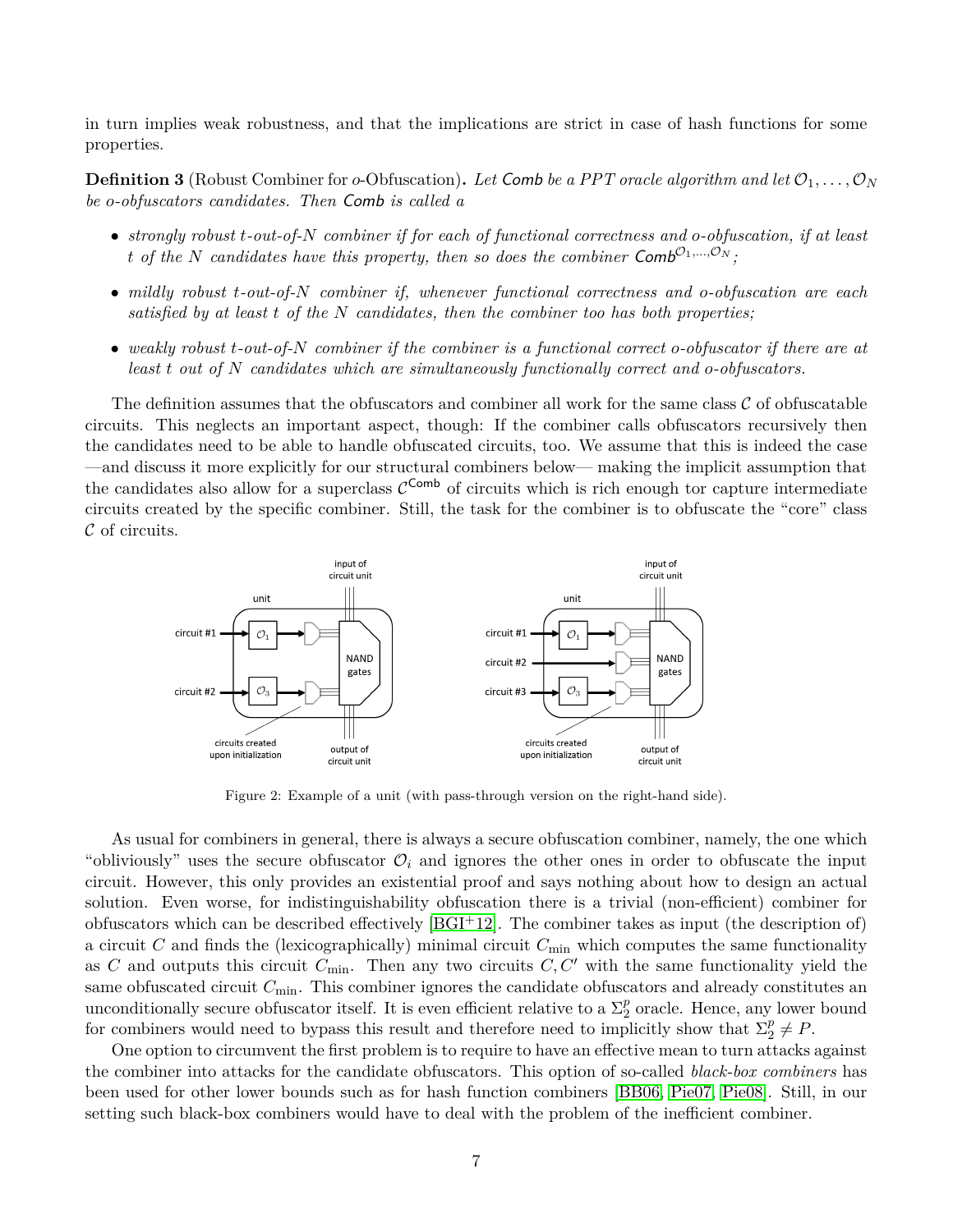An alternative path, which we also take here, is therefore to restrict the way how the combiner works. Whereas the above unconditional combiner approaches the circuit *semantically* by plotting its behavior, we look into what we call *structural* combiners here. Basically, these are combiners which have a prescribed structure with place-holder gates for the obfuscators, and they merely plug in the input circuit and derive the output circuit according to this fixed structure, without evaluating the circuits. It turns out that our 3-out-of-4 combiner is in fact structural.

### **2.3 Structural Combiners**

A structural combiner for obfuscators is a circuit consisting of NAND gates and of obfuscator gates, where each one of the latter is labeled with one of the obfuscators  $\mathcal{O}_i$ . The layout is independent of the actual obfuscators and should thus work with any concrete obfuscator candidates, i.e., be black-box. The combiner is structured in so-called units. A *unit* is a sub circuit which takes as input the descriptions of circuits and itself describes a circuit. The unit first inserts the input circuits into some of the obfuscators, where we allow multiple appearances of obfuscators in a unit, and then processes the output circuits by a circuit consisting of NAND gates only. An example is given in the left part of Figure [2.](#page-6-0) If the input circuit is given to obfuscators  $i_1, i_2, \ldots$  then we call this an  $\{i_1, i_2, \ldots\}$ -unit for the multiset  $\{i_1, i_2, \ldots\}$ . The example in Figure [2](#page-6-0) describes a {1*,* 3}-unit. Furthermore, we can even let some input circuit be passed to the NAND-circuit completely, saying that the unit is *pass-through* in this case. Since it is irrelevant for our lower bound which circuit is passed through, we do not need to specify the identifier. The right hand side of Figure [2](#page-6-0) shows a pass-through version of a {1*,* 3}-unit.

The output of a unit can itself serve again as the input for another unit. We can therefore nest units in a tree-like structure as in Figure [3.](#page-8-0) In particular, we can analogously to the notion of depths of circuits define the depth of a unit, starting with level-1 units, as well as paths from the input circuit to the final unit. We call the path of units form level-1 units to the final unit a full path. A unit which is level-1 always receive the combiner's input circuit as inputs, but potentially also other unit circuits if it is simultaneously a higher level unit. Every unit has at least one input circuit, and a unit can of course serve as multiple inputs to other units.

To complete the description of a structural combiner we need to specify the output of our combiner for some input circuit *C*, once the obfuscator candidates are determined. We call this the *initialization* of the combiner with *C*. Basically the output is again a circuit and it is derived by stepwise replacing the obfuscator gates in units (starting with level-1 units which receive *C* as input) with samples of the output of the corresponding obfuscator. Note that the structure of the combiner circuit remains, only the obfuscator gates are now filled in with concrete circuits. In case of pass-through units we additionally place the code of the unit's input circuit inside the new circuit at the corresponding position. Once a unit has been initialized we can use it as input to a higher-level unit and initialize that unit, till we have eventually initialized the final unit. Instructively, the reader may think of this as a left-to-right pass in Figure [3](#page-8-0) to compute the final output circuit, denoted as as  $\mathsf{Comb}^{O_1,O_2,\ldots}(C)$ . Note that this is a random variable, depending on the randomness of the obfuscators. A sample of this random variable can then be fed with inputs *x* to produce some output *y*.

The above assumes that the class of obfuscatable circuits for structural circuits is closed under recursive constructions of units. We note that for concrete constructions such as our 3-out-of-4 combiner in the next section it suffices that we can also obfuscate level-1 units of the original input circuits. Given a circuit class  $\mathcal{C} = (\mathcal{C}_{\lambda})_{\lambda \in \mathbb{N}}$ , some fixed structural combiner Comb, and fixed obfuscators  $\mathcal{O}_1, \mathcal{O}_2, \ldots$  we denote by  $\mathcal{C}^{\text{Comb}} = (\mathcal{C}_{\lambda}^{\text{Comb}})_{\lambda \in \mathbb{N}}$  the class of circuits which, besides all circuits  $C \in \mathcal{C}_{\lambda}$ , for any *C* also includes all possible initializations of all units of the combiner (except for the final unit) for the given obfuscators. It is understood that, when considering a specific combiner Comb, all candidate obfuscators  $\mathcal{O}_1, \mathcal{O}_2, \ldots$  must be able to handle the class  $\mathcal{C}^{Comb}$ , whereas the combiner only works for the "inner" class  $\mathcal{C}$ . Instructively,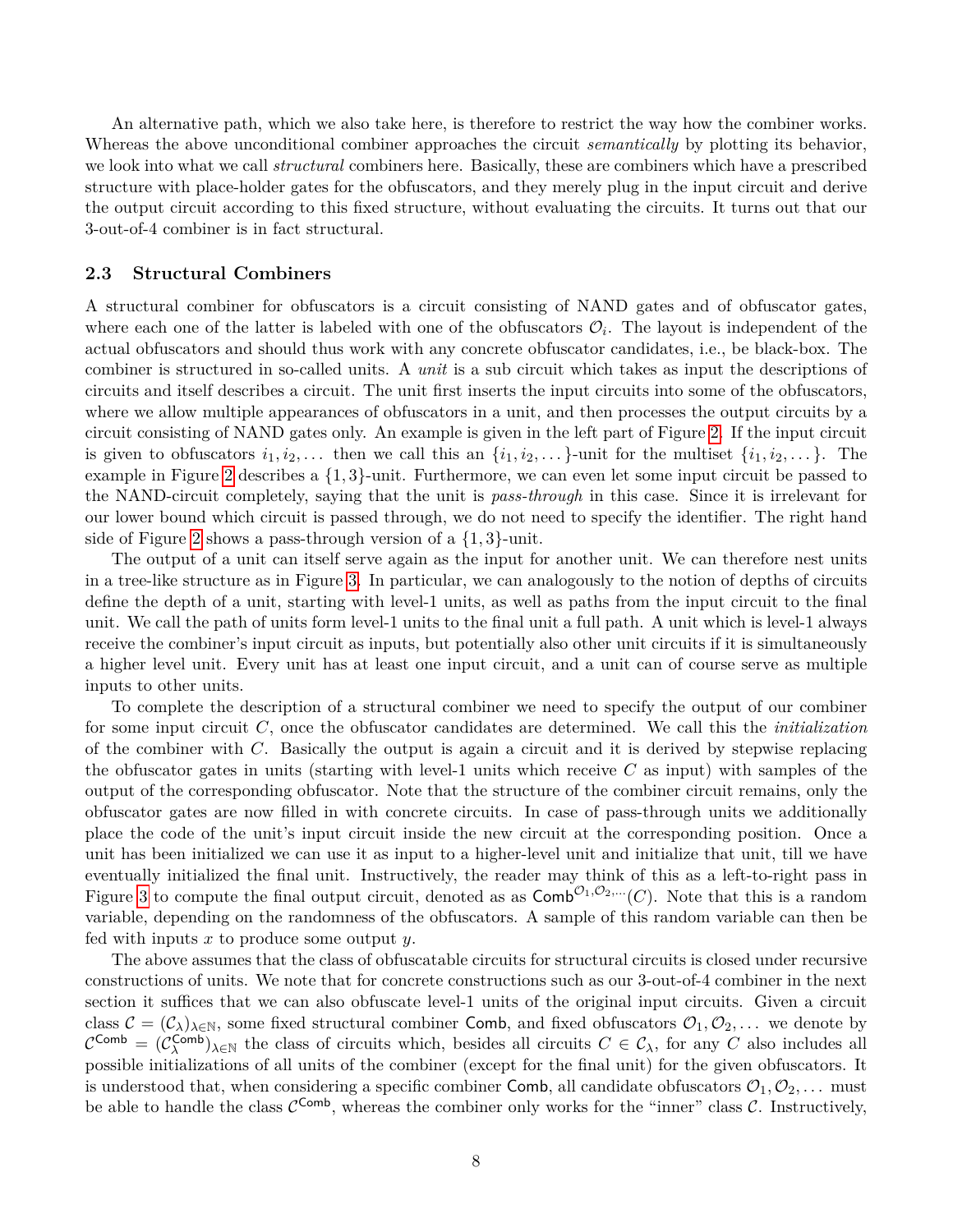<span id="page-8-0"></span>

Figure 3: Combiner circuit consisting of units.

one may think of  $\mathcal C$  as the class one would like to obfuscate, although the candidate obfuscators allow for broader classes.

# <span id="page-8-1"></span>**3 Robust 3-out-of-4 Combiner for Obfuscators**

In this section we present a 3-out-of-4 (structural) combiner for obfuscation, depicted in Figure [1](#page-3-0) on Page [4.](#page-3-0)

## **3.1 Construction**

The idea is to first obfuscate the input circuit *C* by all combinations of 3 out of the 4 given obfuscators  $\mathcal{O}_1,\ldots,\mathcal{O}_4$  and for each combination taking the majority of the output of the three obfuscated circuits. Note that since at least 2 of the 3 obfuscators in such a combination work properly, the majority decision provides a functionally correct output. Formally, for the majority circuit MAJ combining three input circuits by evaluating each one for a given input *x* and taking the bit-wise majority of the outputs, we thus build the circuits

$$
O_{i_1,i_2,i_3} \leftarrow \text{MAJ}(\mathcal{O}_{i_1}(C), \mathcal{O}_{i_2}(C), \mathcal{O}_{i_3}(C)), \quad 1 \leq i_1 < i_2 < i_3 \leq 4
$$

for all possible 4 combinations of  $i_1, i_2, i_3$ . Since we merely need an arbitrary 3 of these 4 circuits for the next stage, we take the combinations leaving out obfuscators 1*,* 2 and 3 (in this order).

Of course, a corrupt obfuscator among  $\mathcal{O}_{i_1}, \mathcal{O}_{i_2}, \mathcal{O}_{i_3}$  in the majority combination could still reveal information about the input circuit *C*. We hence add another layer where we now combine three of the majority combinations as before, by running each combination  $O_{i_1,i_2,i_3}$  through the complementary obfuscator  $\mathcal{O}_{i_4}$  and taking the majority of these circuits again. Put differently, we now build the circuit

$$
\text{MAJ}(\mathcal{O}_1(O_{2,3,4}), \mathcal{O}_2(O_{1,3,4}), \mathcal{O}_3(O_{1,2,4})).
$$

Functional correctness of our combiner is guaranteed because each of the input circuits *O*2*,*3*,*4*, O*1*,*3*,*4*, O*1*,*2*,*<sup>4</sup> computes the correct function and at least two of the level-2 obfuscators  $\mathcal{O}_1, \mathcal{O}_2, \mathcal{O}_3$  are correct. The obfuscation property holds because if one of the level-2 obfuscators, say,  $\mathcal{O}_1^*$ , is malicious, then the level-1 obfuscators generating  $O_{2,3,4}$  already hide the input circuit. Furthermore, the malicious obfuscator  $O_1^*$ cannot bias the functional correctness of the circuits  $O_{1,3,4}$  and  $O_{1,2,4}$  in the other branches, such that the sound second-layer obfuscators  $\mathcal{O}_2$ ,  $\mathcal{O}_3$  also hide  $O_{1,3,4}$  and  $O_{1,2,4}$  and thus the input circuit *C*, even if  $\mathcal{O}_1^*$ on the first level reveals information about *C*.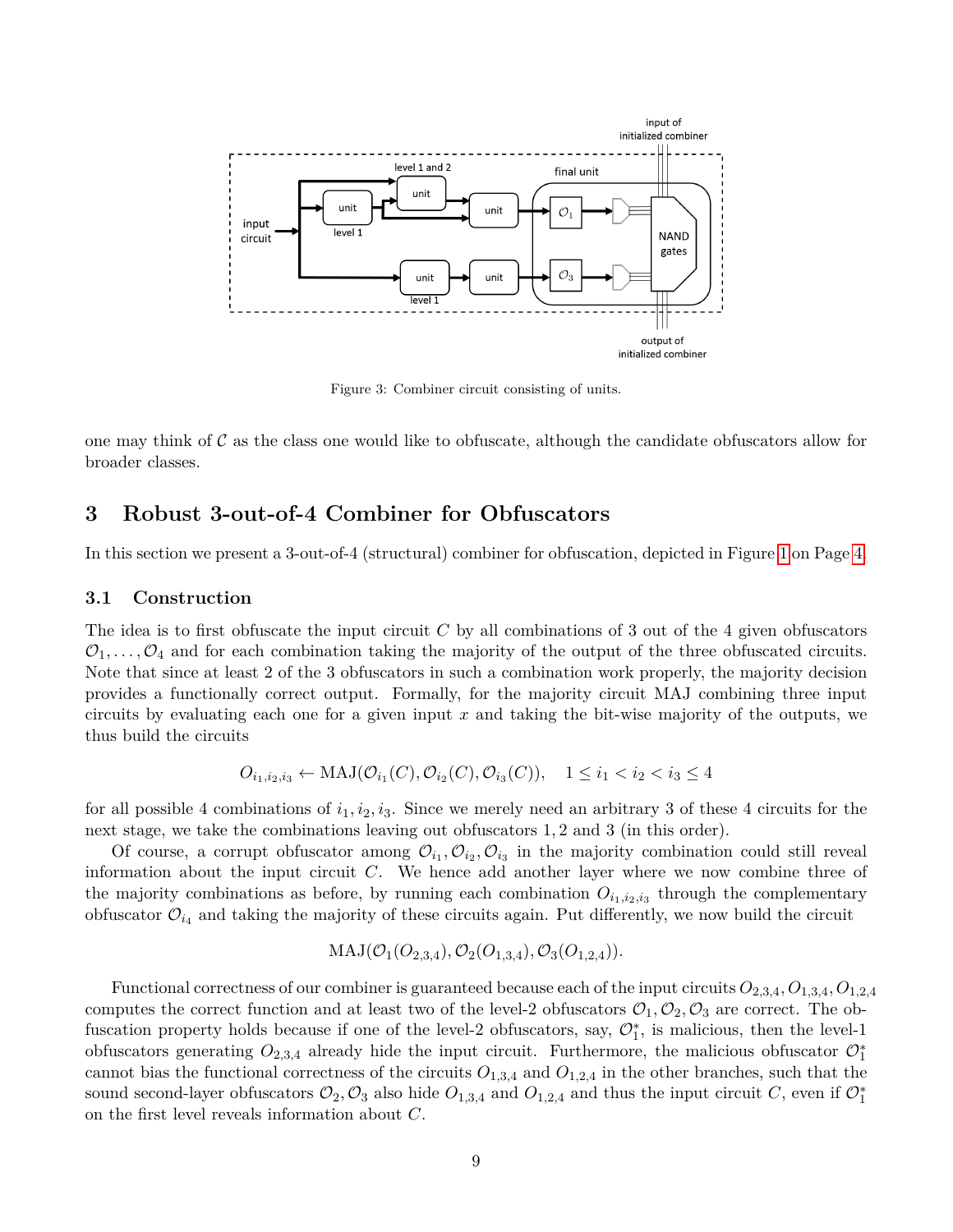## **3.2 Security**

We start by showing that the combiner is (strongly) robust for indistinguishability obfuscation. Recall that strong robustness refers to the fact that each property, functional correctness and obfuscation, is preserved individually. Note that for our combiner (and also the security proof) it suffices that the parties merely have black-box access to all obfuscators.

**Theorem 1.** *The combiner in Figure [1](#page-3-0) is a strongly robust* 3*-out-of-*4 *combiner for indistinguishability obfuscation.*

*Proof.* Functional correctness is straightforward, given that for each unit at least two obfuscators are functionally correct and since we apply the majority of the outputs.

We next show indistinguishability. Take an arbitrary distinguisher  $D$  against our combiner. We need to show that there exists a negligible function  $\epsilon$  such that for an arbitrary pair  $C_0, C_1 \in C_\lambda$  of circuits, the distinguishing advantage of D is smaller than  $\epsilon(\lambda)$ . The idea is to show that one can gradually replace the input circuits  $C_0$  to the obfuscators in the combiner by circuit  $C_1$ , taking some care with the single corrupt obfuscator.

For the gradual replacement fix the order of the nine level-1 obfuscators  $\mathcal{O}_2, \mathcal{O}_3, \mathcal{O}_4, \ldots, \mathcal{O}_1, \mathcal{O}_2, \mathcal{O}_4$ according to their appearance in Figure [1](#page-3-0) from top to down, with one exception: for a parameter  $k \in$  $\{1, 2, 3, 4\}$ , a reminiscent for the index of the corrupt obfuscator  $\mathcal{O}_k^*$ , we move all occurrences of this obfuscator to the very end of the list. For instance, for  $k = 2$  we would have the order  $\mathcal{O}_3, \mathcal{O}_4, \mathcal{O}_1, \ldots, \mathcal{O}_4, \mathcal{O}_2^*, \mathcal{O}_2^*$ . Let  $K = K(k) \in \{7, 8\}$  be the first index of  $\mathcal{O}_k^*$  in that list. Define now the random hybrid variables  $H_i^k(C_0, C_1)$  for  $i = 0, 1, \ldots, 9$  as the output of our combiner if we pass circuit  $C_0$  for the first *i* obfuscators (according to our order) and  $C_1$  for the remaining  $9-i$  ones. Then, clearly  $H_9^k(C_0, C_1)$  corresponds to the distribution of our combiner for input  $C_0$ , and  $H_0^k(C_0, C_1)$  to the one of our combiner for  $C_1$ . It hence suffices to show for any *i* that D's probability of distinguishing adjacent  $H_{i-1}^k, H_i^k$  is negligible.

To bound the advantage of  $D$  for each pair  $(H_{i-1}^k, H_i^k)$  we will wrap the algorithm into a sequence of distinguishers  $\mathcal{D}_i^k$  for  $i = 1, 2, \ldots, 9$ . The distinguisher  $\mathcal{D}_i^k$  works in two modes, depending on the status of the *i*-th obfuscator in our sequence:

- If *i* is such that the *i*-th obfuscator is not corrupt, i.e.,  $i < K(k)$ , then  $\mathcal{D}_i^k$  expects as input a pair  $C_0, C_1$  and an obfuscated circuit *O*<sup> $\prime$ </sup> generated by the *i*-th obfuscator in our order for  $C_b, b \in \{0, 1\}.$ Algorithm  $\mathcal{D}_i^k$  computes the output of our combiner (with the given obfuscators) but inserts  $C_1$  as input in the first  $i - 1$  level-1 obfuscators,  $O'$  as the *output* of the *i*-th level-1 obfuscator, and  $C_0$  as input in the final  $9 - i$  slots. It completes the output *O* of the combiner for these data and lets  $D$ run on  $C_0$ ,  $C_1$  and  $O$ . Algorithm  $\mathcal{D}_i^k$  returns whatever  $\mathcal D$  outputs.
- If the *i*-th obfuscator is corrupt, i.e.,  $i \geq K(k)$ , then  $\mathcal{D}_i^k$  expects as extra auxiliary input a pair  $C_0, C_1$ and a sample  $O'$  of one of the sound obfuscator candidates. Here the obfuscator  $\mathcal{O}_j$  producing  $O'$  is determined by looking at the level-1 unit *u* in which the *i*-th (corrupt) obfuscator  $\mathcal{O}_k^*$  appears. For this unit, and its three obfuscators, there exists the fourth, complementing obfuscator  $\mathcal{O}_j$  to which the unit's output is fed to on the level-2 unit. For instance, if  $k = 2$ ,  $K = 8$ , and  $i = 8$ , then the corresponding level-1 unit *u* is the top one in Figure [1,](#page-3-0) and the complementing obfuscator is  $\mathcal{O}_1$ .

The input to the complementing obfuscator  $\mathcal{O}_j$  for deriving  $O'$  is either a sample of the level-1 unit where all honest obfuscators are initialized with  $C_0$  and the corrupt one with  $C_1$ , or all of them are initialized with  $C_0$ . By assumption, both samples are in the class  $C_{\lambda}^{\text{Comb}}$  such that the sample can be passed to  $\mathcal{O}_j$ . Algorithm  $\mathcal{D}_i^k$  now evaluates our combiner, by replacing inputs to obfuscators up to index  $i$  by  $C_1$ , for subsequent indices giving input  $C_0$ , and replacing the output of the complementing obfuscator  $\mathcal{O}_j$  in unit *u* when evaluating our combiner by  $O'$ . Return  $\mathcal{D}$ 's output bit on input  $C_0, C_1$ and the combiner's output *O*.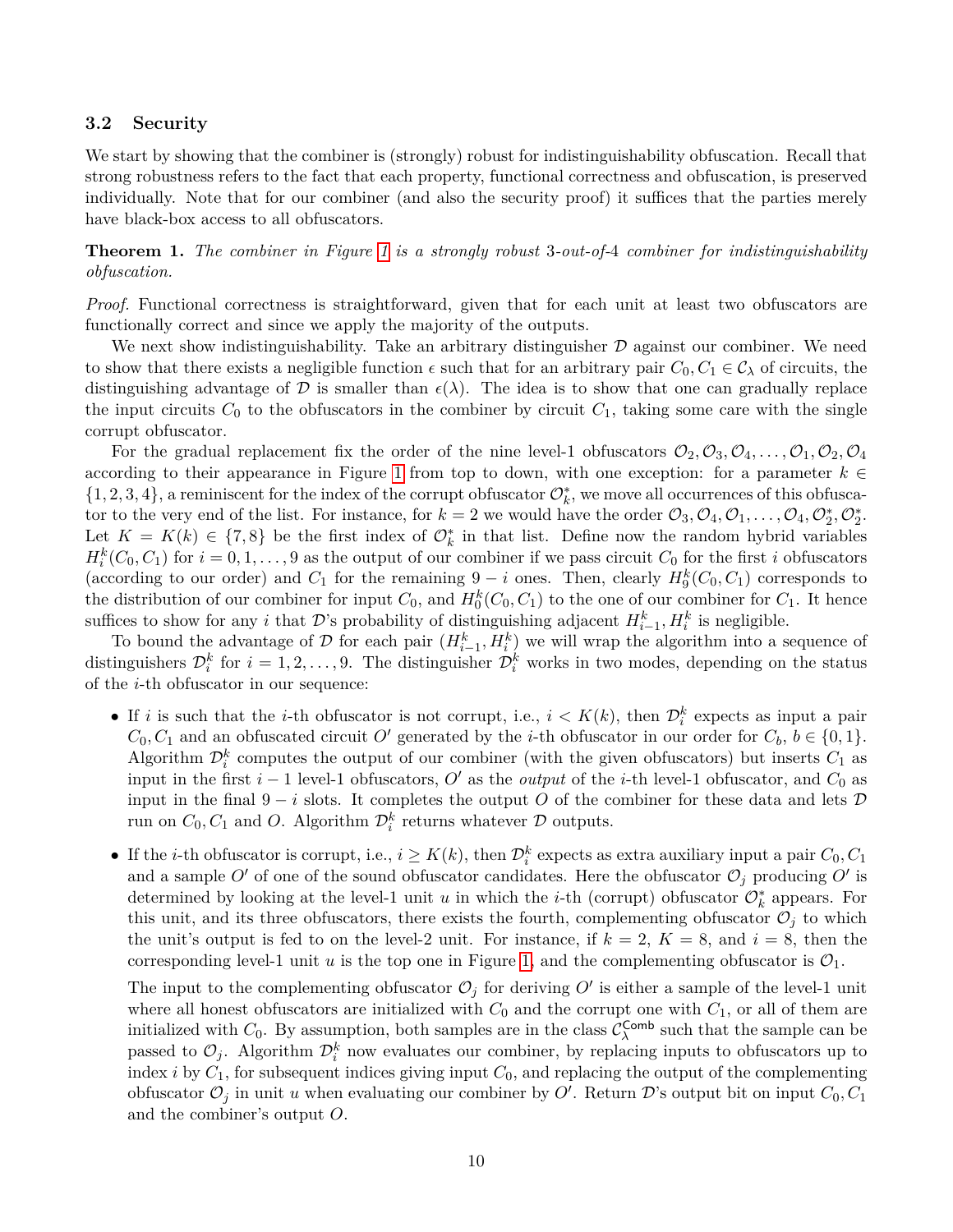Assume *i* is such that the *i*-th obfuscator in order is still different from  $\mathcal{O}_k^*$ , i.e.,  $i < K$ . Then if  $O'$  is the obfuscation of  $C_1$ , then  $\mathcal{D}_i^k$  runs  $\mathcal D$  exactly on the distribution of the hybrid variable  $H_{i-1}^k(C_0, C_1)$ . In particular, for  $i = 1$  algorithm  $\mathcal{D}_i^k$  runs  $\mathcal D$  on a sample of our combiner's output for  $C_1$ . Analogously, for  $i = 9$  and *O'* stemming from the complementing obfuscator for a sample of the level-1 unit with all  $C_0$ inputs, the input to  $\mathcal{D}$  is distributed like a sample of our combiner for  $C_0$  (and thus of  $H_9^k(C_0, C_1)$ ).

Assume that the *k*-th obfuscator is indeed corrupt. For *i < K* it follows from the indistinguishability obfuscation of the sound obfuscators that there exist negligible functions  $\epsilon_i(\lambda)$  such that for any  $C_0, C_1$ , the advantage of  $\mathcal{D}_i^k$  in distinguishing the two input cases is at most  $\epsilon_i(\lambda)$ . For  $i \geq K$  this follows as the input circuits to the two sound obfuscators in unit  $u$  are already  $C_0$ , such that the majority computation of the unit ensures that in both cases the unit circuit computes the function  $C_0(\cdot)$ . It follows that both input circuits to the complementing obfuscator  $\mathcal{O}_j$  compute the same function and we can again conclude from the security of the obfuscator that the advantage must be bounded by some function  $\epsilon_i(\lambda)$ . Note that here we take advantage of the fact that indistinguishability holds for all circuits and therefore in paticular also for our partly combiner samples.

It therefore also holds for any *i* that the advantage of  $\mathcal D$  in distinguishing  $H_{i-1}(C_0, C_1)$  and  $H_i(C_0, C_1)$ for any  $C_0, C_1$  is at most  $\epsilon_i(\lambda)$ , too. Hence, the overall advantage of  $\mathcal D$  is at most  $\epsilon(\lambda) := \sum_{i=1}^9 \epsilon_i(\lambda)$  and thus negligible.<sup>[6](#page-10-0)</sup>  $\Box$ 

The claim carries over to the case of differing-inputs obfuscation. Recall that the main difference to indistinguishability obfuscation is that, for the differing-inputs case, the circuits in question are generated by an algorithm Sampler such that the circuits may compute different functions, but Sampler ensures that finding differing inputs is infeasible. We can basically apply the same hybrid argument in this case as above. However, for the step  $i \geq K$ , when using the obfuscation of our level-1 unit, we need to specify sampler  $\mathsf{Sampler}'_k$  with oracle access to  $\mathcal{O}_1, \ldots, \mathcal{O}_4$  to generate the input circuit for the complementing obfuscator. Algorithm Sampler<sup>0</sup> *<sup>k</sup>* first runs Sampler to get (*C*0*, C*1*,* aux), then generates two samples of the level-1 unit (one time using  $C_0$  for the honest obfuscators and  $C_1$  for  $\mathcal{O}_k^*$ , and the other time using  $C_0$ everywhere), and finally outputs these two samples and  $\mathsf{aux}' = (C_0, C_1, \mathsf{aux})$  as auxiliary data. Note that finding an input x where the two level-1 unit samples differ is impossible, as both implement the same function.

We next show that the claim remains true with respect to virtual black-box and grey-box obfuscation. For this we assume that the adversary and the simulator receive some circuit-dependent auxiliary input aux as additional input, as explained in Section [2.](#page-4-1)

**Proposition 1.** *The combiner in Figure [1](#page-3-0) is a strongly robust* 3*-out-of-*4 *combiner for virtual black-box and grey-box obfuscation with respect to dependent auxiliary input.*

*Proof.* Functional correctness follows as in the case of indistinguishability obfuscation. We only discuss the VBB property here; the VGB property follows analogously.

Consider an adversary  $\mathcal{A}_0$  against VBB obfuscation. This adversary receives an output sample  $O'$  of our combiner as input and some auxiliary input  $\text{aux}[0] = \text{aux}[0](C)$ . Let k be again the index of the malicious obfuscator and this time define  $L = L(k) \in \{3, 5\}$  as follows. For  $k = 4$  we would have the malicious obfuscator  $\mathcal{O}_4^*$  only on first-level units and we only need to look at the  $L=3$  second-level obfuscators. For  $k \in \{1, 2, 3\}$ , on the other hand, the malicious combiner appears in a second-level unit and we thus consider the  $L = 5$  sound obfuscators, consisting of the 3 obfuscators leading to the second-level appearance of  $\mathcal{O}_k^*$ and the remaining 2 honest level-two obfuscators.

Assume now that we change the auxiliary input to include the obfuscator results of our combiner for all *L* sound obfuscators defined above. Denote these intermediate results, ordered according to the obfuscator

<span id="page-10-0"></span> $6$ Note that we do not need to know the index  $k$  of the obfuscator; unlike the construction it suffices that the proof provides an existential result.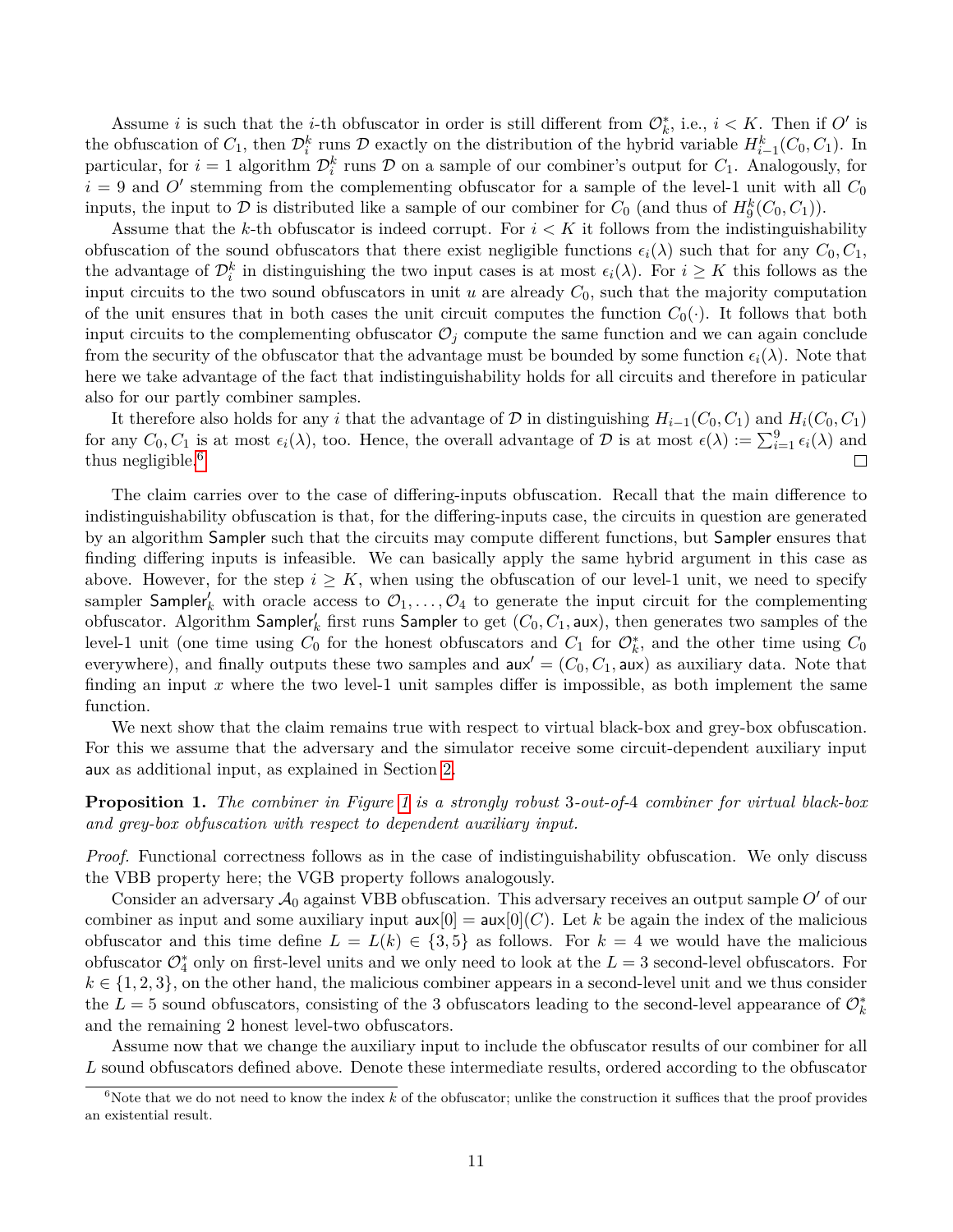application, by  $O[1..L] = (O_{i_1}, O_{i_2}, O_{i_3}, \ldots, O_{i_L})$ , and let  $O[1..i]$  denote the first *i* entries in  $O[1..L]$ . Let aux[0*..i*] denote the sample given by a sample of first *i* obfuscator outputs, together with the (independent) sample aux[0] of  $\mathcal{A}_0$ .

Instead of considering  $\mathcal{A}_0(1^\lambda, O', \text{aux}[0])$  we construct an algorithm  $\mathcal{A}_1$  which receives  $1^\lambda$  and  $\text{aux}[0..L]$ as input, assembles a combiner output  $O'$  from  $\text{aux}[1..L]$  by possibly evaluating the (level-2) malicious obfuscator, and runs adversary  $\mathcal{A}_0(1^\lambda, O', \text{aux}[0])$ . Then, clearly, the output distribution of both algorithms are identical. We can now view  $\mathcal{A}_1$  as an algorithm which receives  $aux[0..L-1]$  as auxiliary input, and the obfuscated circuit  $\textsf{aux}[L]$  together with  $1^{\lambda}$  as regular input.<sup>[7](#page-11-0)</sup> For this algorithm  $\mathcal{A}_1$ , by assumption about the security of  $\mathcal{O}_{i_L}$  producing  $O_{i_L}$ , there exists a simulator  $\mathcal{S}_1^C(1^{\lambda}, \text{aux}[0..L-1])$  with negligibly close output distribution.

Given  $S_1$  we construct an adversary  $A_2$  which receives auxiliary input  $\mathsf{aux}[0..L-2]$ , and  $1^{\lambda}$  and  $\text{aux}[L-1]$  as regular input. It runs  $\mathcal{S}_1(1^{\lambda}, \text{aux}[0..L-2])$  and uses  $\text{aux}[L-1]$  to answer oracle calls. Note that, by the functional correctness of  $\mathcal{O}_{i_{L-1}}$ , using  $\text{aux}[L-1]$  to simulate the oracle *C* of  $\mathcal{S}_1$  is sound as both circuits compute the same function. We can set this argument forth to eventually obtain a simulator  $\mathcal{S}_L^C(1^{\lambda}, \text{aux}[0])$ , producing some output distribution which is negligibly close to the one of our initial adversary  $\mathcal{A}_0(1^\lambda, O', \text{aux}[0])$ . This shows VBB obfuscation.  $\Box$ 

## **4 Lower Bounds for Combiners**

To illustrate how we use the two required security properties, function preservation and indistinguishability, against each other to derive our general result, it is useful to demonstrate our technique for some toy examples. In the examples we use an unspecified notion of indistinguishability of the obfuscators as we merely highlight the issues; the reader may think for sake of concreteness of the notion of indistinguishability obfuscation.

### **4.1 Simple Attempts That Fail**

The first attempt to build a secure combiner consists of a single unit and is given in the left hand part of Figure [4.](#page-12-0) It uses three obfuscators  $\mathcal{O}_1, \mathcal{O}_2, \mathcal{O}_3$  and runs the input circuit through each of them. Then it combines the three obfuscated circuits by a majority circuit. Note that this means that this part takes the circuits and has some input wires for the input *x*, and it evaluates each circuit on *x* and outputs *y* as the bit-wise majority of the answers. While we cannot break the functional correctness of the combiner with a single corrupt obfuscator  $\mathcal{O}_i^*$ , we can easily break the indistinguishability property. To this end we take control of obfuscator  $\mathcal{O}_1^*$  and let it simply output the input circuit in clear. Note that this means that the unit, after having been initialized, reveals the input circuit in clear as well, and this easy to distinguish.

In our second example we have two obfuscators  $\mathcal{O}_1, \mathcal{O}_2$ , let the output of them be combined arbitrarily, and then input the derived circuit into obfuscator  $\mathcal{O}_3$ . Note that in this case it is unclear how to break the indistinguishability property by corrupting a single obfuscator only. If it is  $\mathcal{O}_3$  then the obfuscators of the first unit already hide the input circuit; if we corrupt one of the obfuscators  $\mathcal{O}_1, \mathcal{O}_2$  then the final obfuscation hides the actual circuit.

We can, nonetheless, in the second example break the functional preservation property. Namely, assume that both  $\mathcal{O}_1$  and  $\mathcal{O}_2$  are secure and that there are two potential input circuits  $D_0, D_1$  computing *different* functions for the same input and output length. If we control  $\mathcal{O}_1$ , then we let it on any input circuit rather obfuscate  $D_1$ . Vice versa, if we control  $\mathcal{O}_2$  then we let it always obfuscate  $D_0$ , independently of the actual input. It follows that the initialized combiners for  $D_0$  (with our malicious  $\mathcal{O}_1^*$  and with genuine  $\mathcal{O}_2$ ) and

<span id="page-11-0"></span> ${}^{7}$ By construction, if we shift the input of a level-2 obfuscator then this is a sample of a level-1 unit, whereas the other auxiliary inputs are based on the original and functional equivalent circuit *C*.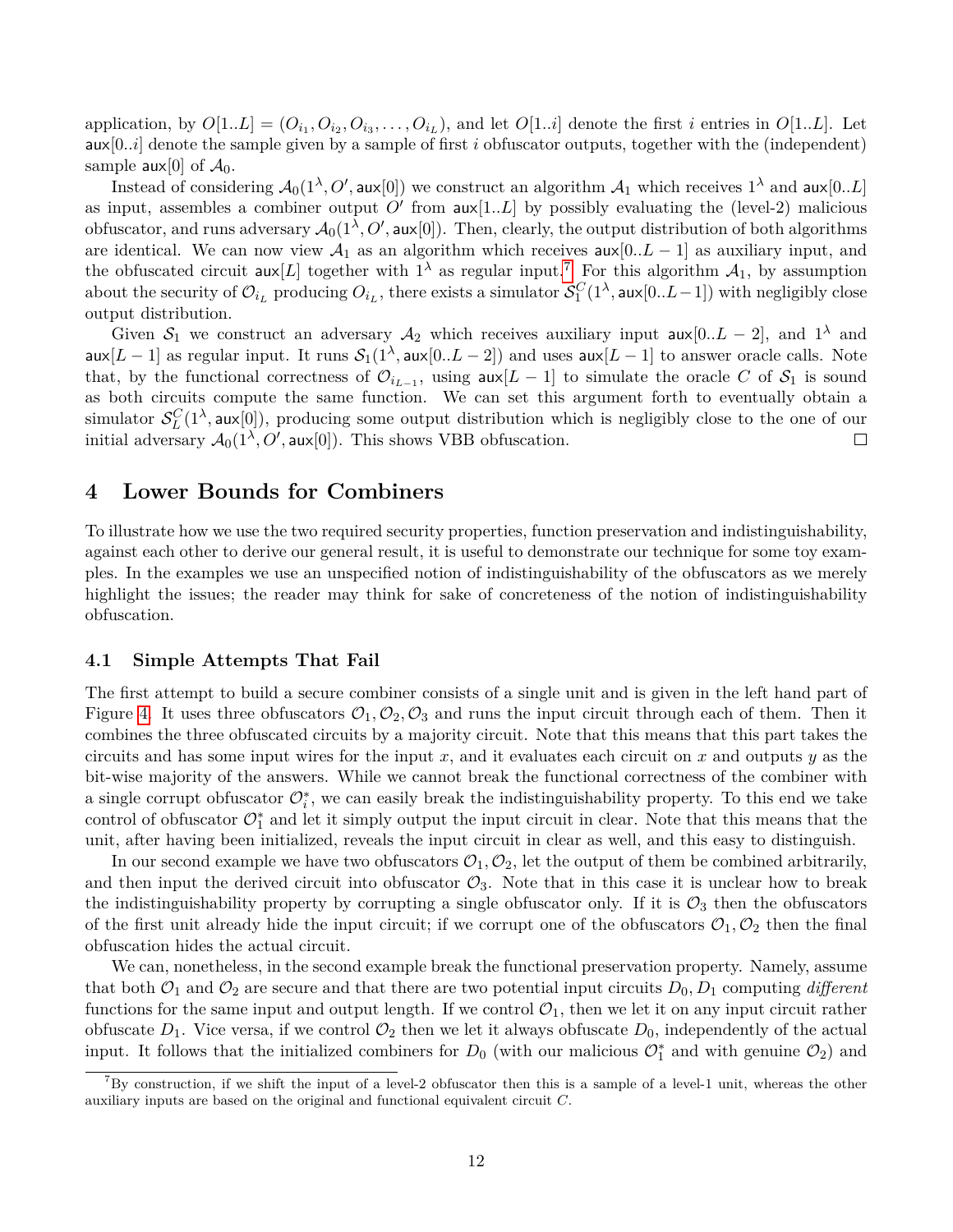<span id="page-12-0"></span>

Figure 4: Examples of (insecure) structural combiners

for  $D_1$  (with genuine  $\mathcal{O}_1$  and our malicious  $\mathcal{O}_2^*$ ) have the same distribution. For at least one of the two cases the computed function must then be incorrect, as the initialization samples for both input circuits  $D_0, D_1$  have the same distributions in both cases.

### **4.2 The General Case of** 2**-out-of-**3 **Combiners**

The attacks in the simple case show the path for our general impossibility result for 2-out-of-3 structural combiners. If one of the three obfuscators appears in all units on the path from some level-1 unit to the final unit, then it can pass on information about the input circuit *C* to the final unit. This is done by forwarding some information about the input circuit in the output of the obfuscator. This would clearly violate the indistinguishability property. Hence, on all paths there must be a unit which only uses (at most) the same two obfuscators. But then we can "confuse" the combiner as we did in the second example above. The argument, however, requires some care to deal with the fact that we have many paths. Note also that the confusion strategy fails in our 3-out-of-4 construction because the majority of the three combiners yields the correct function.

For sake of concreteness we use the notion of indistinguishability obfuscation for the obfuscators and the combiners. Recall that this means that for any functionally equivalent circuits  $C_0, C_1$  from class  $\mathcal{C}$ the combiners initialization with these two circuits must be computationally indistinguishable. To avoid trivial cases we assume that the class C contains at least two distinct but functionally *e*quivalent circuits  $E_0, E_1$ , and that it also contains two circuits  $D_0, D_1$  computing different functions. We call such classes *non-trivial*.

Since we pass on circuits as inputs we need to fix some encoding. Let  $\langle \cdot \rangle$  denote such a function mapping circuits from the class  $\mathcal C$  to strings. We assume that the encoding is such that given an encoding of a unit (after initialization) one can reconstruct the circuits output by the obfuscators. That is, there exists an efficient algorithm reconstruct such that given any initialization  $V \leftarrow U(C_1, C_2, C_3, \dots)$  of a unit *U*, including obfuscated circuits  $O_i \leftarrow O_{i_j}(C_i)$  and possibly pass-through circuits  $O_i = C_i$ , we have reconstruct( $\langle V \rangle$ ) = ( $\langle O_1 \rangle$ ,  $\langle O_2 \rangle$ ,  $\langle O_3 \rangle$ ,...). Furthermore, we assume that the encoding of no unit coincides with the encoding of our equivalent circuits  $E_0$  or  $E_1$  such that it is clear if each  $\langle O_i \rangle$  is the result of a unit initialization or rather one of the circuits  $E_0$  or  $E_1$ . We call such encodings  $\langle \cdot \rangle$  *admissible*. Note that this means that the combiner itself cannot apply any obfuscation techniques beyond the ones provided by the obfuscators placed inside the unit.

We first show that on any full path (from level-1 units to the final unit) each of the three combiners does not appear in a unit (and that a unit in which it does not appear is not pass-through). This holds for any structural combiner, independently of the total number of obfuscators and the number of malicious ones: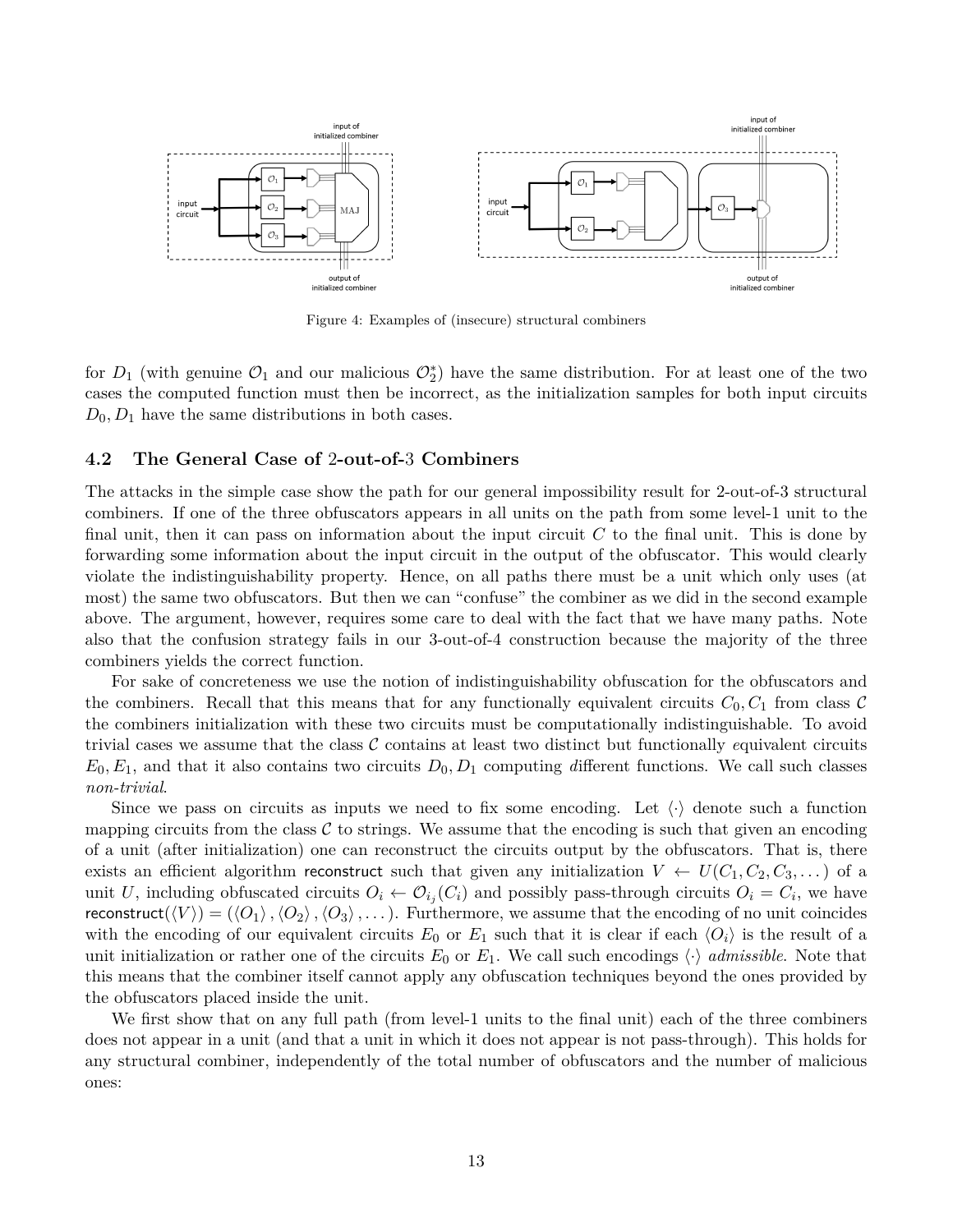<span id="page-13-0"></span>**Lemma 1.** Let  $Comb^{O_1,O_2,...,O_N}$  be a structural combiner for a non-trivial circuit class  $C$  with admissible *encoding*  $\langle \cdot \rangle$ *. Then for any full path of units of the combiner and for any*  $i \in \{1, 2, ..., N\}$  *there must be a unit which is not pass-through and which is not an* {*i, . . .* }*-unit, or else the combiner cannot be an indistinguishable obfuscator.*

*Proof.* Assume that there exists a full path of units and an  $i \in \{1, 2, \ldots, N\}$  such that each unit on the path is an  $\{i, \ldots\}$ -unit or that it is pass-through (or both). Then we show how to break indistinguishability obfuscation as follows. Let *E*0*, E*<sup>1</sup> be some functional equivalent circuits in the class with distinct encodings under  $\langle \cdot \rangle$ . We corrupt obfuscator  $\mathcal{O}_i$  and for each input circuit let it, for each call, simply output the input circuit in clear, by duplicating the input description.

Since each unit on the pass includes the *i*-th obfuscator (or is pass through) a distinguisher can distinguish between a combiner obfuscation of  $E_0$  and  $E_1$  as follows. The distinguisher receives as input the initialization of the final unit U, and runs reconstruct( $\langle U \rangle$ ) to recover all (obfuscated or pass-through) input circuits  $O_1, O_2, \ldots$  Since the distinguisher knows the layout of the combiner it can recursively apply the reconstruction algorithm to outputs of the *i*-th combiner resp. to passed circuits; both are initialized units. Following the full path in question, the distinguisher eventually obtains either *E*<sup>0</sup> or *E*<sup>1</sup> as the input circuit, and can thus distinguish the two cases easily.  $\Box$  $\Box$ 

We next show that, given that each full path contains a unit in which, say, obfuscator  $\mathcal{O}_3$  does not appear, we can confuse the combiner. This time, the claim only holds for 2-out-of-3 combiners:

**Lemma 2.** Let  $Comb^{O_1,O_2,O_3}$  be a structural combiner for a non-trivial circuit class  $C$  with admissible *encoding*  $\langle \cdot \rangle$ *. Then the combiner cannot be perfectly correct.* 

In particular, if *u* denotes the number of units in the structural combiner and *m* the maximal number of obfuscator gates in a unit, then with probability at least  $2^{-u}(mu)^{-mu}$  (over the random choices of the obfuscators) the combiner's function is different from the one of the input circuit. If *u* and *m* are constant, for instance, this means a constant error in functional preservation.

<span id="page-13-1"></span>*Proof.* By Lemma [1](#page-13-0) for each path from level-1 units to the final unit there exists a unit which does not contain, say, the obfuscator  $\mathcal{O}_3$  and which is neither pass-through. Put differently, such a unit contains (at most) the obfuscators  $\mathcal{O}_1, \mathcal{O}_2$ , each one possibly multiple times Let  $U_1, U_2, \ldots$  be the corresponding units which we call *confusion units*. In the example in Figure [5](#page-13-1) the confusion units on the three paths are marked by dotted lines.



Figure 5: Confusion units in this example are marked by dotted lines.

We consider two cases, one time corrupting obfuscator  $\mathcal{O}_1$ , the other time corrupting obfuscator  $\mathcal{O}_2$ . Let us first consider the case that we corrupt obfuscator  $\mathcal{O}_1$ . Our version  $\mathcal{O}_1^*$  of the obfuscator will internally hold, and formally attributed to the non-uniformity, an initialization sample of  $\textsf{Comb}^{\mathcal{O}_1,\mathcal{O}_2,\mathcal{O}_3}(D_1)$  with the genuine obfuscators for input circuit  $D_1$ . In particular, for each confusion unit  $U_i$  it will include the  $j \leq m$  circuit codes of  $O_i^j$  $\mathcal{L}_i^j[D_1]$  which the original obfuscator  $\mathcal{O}_1$  output in unit  $U_i$  in this sample. In order to make our obfuscator state-free we will guess the right insertion positions and injected circuits. That is, for each call (about some input circuit) our malicious obfuscator  $\mathcal{O}_1^*$  tosses a coin. If it comes out as head,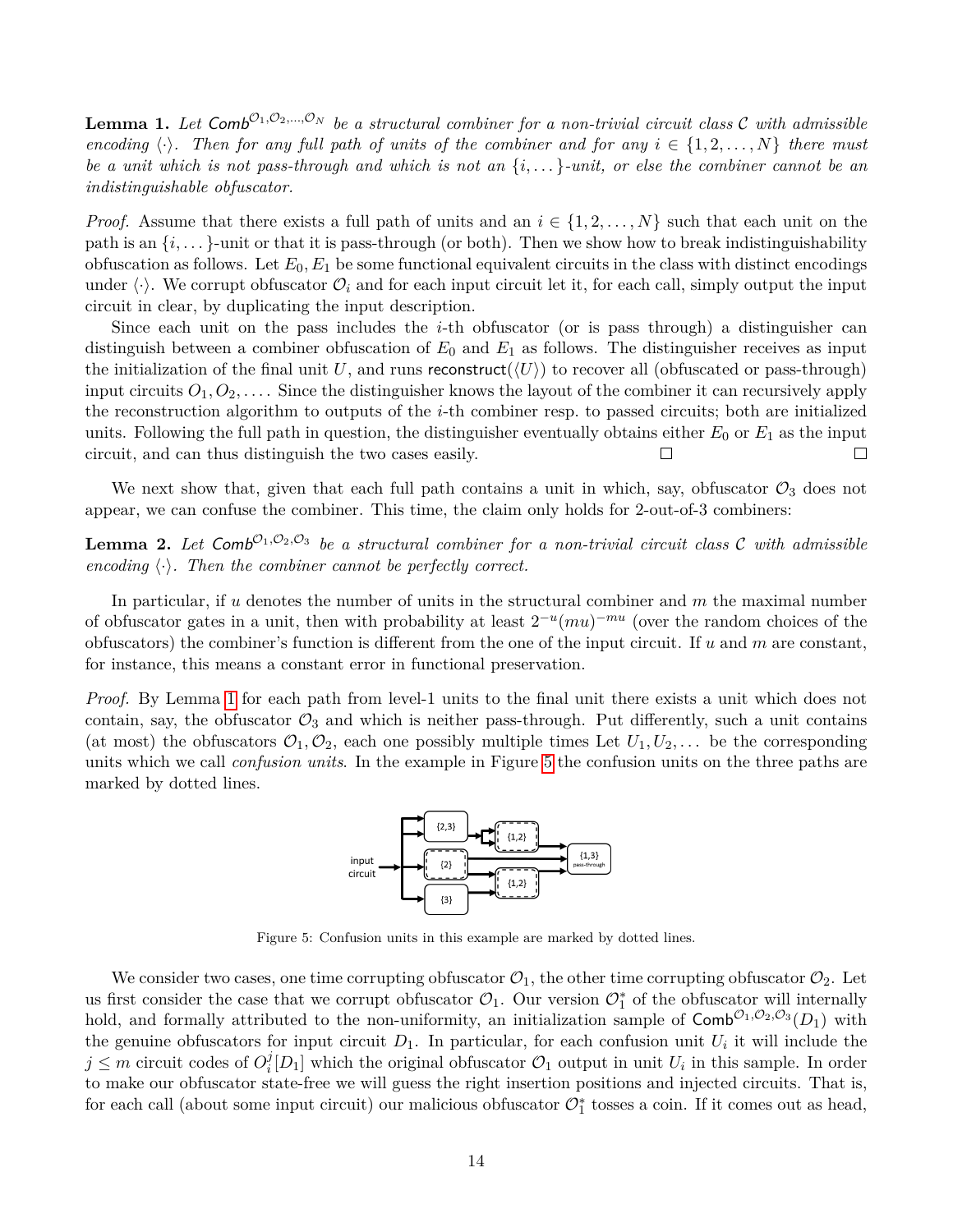then the obfuscator proceeds as the genuine obfuscator would. If it is tail, then it picks one of the at most *mu* circuits  $O_i^j$  $\mathcal{I}_i^{\jmath}[D_1]$  at random, and returns this circuit. An example of a run with good guesses is given in the left part of Figure [5.](#page-13-1)

For the other case we corrupt  $\mathcal{O}_2$  and now include a sample of  $\mathsf{Comb}^{\mathcal{O}_1,\mathcal{O}_2,\mathcal{O}_3}(D_0)$  of the genuine obfuscators, this time for input circuit  $D_0$ . Analogously to the other case denote the output of  $\mathcal{O}_2$  in the confusion unit  $U_i$  by  $O_i^j$  $\mathcal{L}^j_i[D_0]$ . When called, the malicious obfuscator  $\mathcal{O}_2^*$  also generates an honest answer with probability  $\frac{1}{2}$ , and inserts one of the pre-sampled circuits  $O_i^j$  $i<sup>j</sup>[D<sub>0</sub>]$ , the choice made at random, in the other case.

<span id="page-14-0"></span>

Figure 6: Confusion strategy with malicious obfuscator  $\mathcal{O}_1^*$  injecting parts of the upper  $D_1$  initialization sample into the lower  $D_0$  initialization (left), and malicious obfuscator  $\mathcal{O}_2^*$  injecting parts of the upper  $D_0$  initialization sample into the lower  $D_1$ initialization (right).

For the analysis we start with the case of a malicious obfuscator  $\mathcal{O}_1^*$ . Note that, if we let *u* denote the number of units in the combiner, then with probability  $2^{-u}$  we overwrite the obfuscator's behavior exactly for the confusion units, since we predict the status of each unit (confusion or not) exactly with probability  $\frac{1}{2}$ . If so, then we also inject the hardwired circuits  $O_i^j$  $\int_i^j [D_1]$  "correctly" in confusion unit  $U_i$  with probability at least  $(mu)^{-mu}$ , since we have at most *u* units with at most *m* obfuscator gates and need to guess for each unit correctly among the at most  $mu$  possibilities among all  $O_i^j$  $i<sup>j</sup>[D<sub>1</sub>]$ 's. If this happens, and the combiner receives circuit  $D_0$  as input, then in the confusion units we have consistent samples for  $\mathcal{O}_1$ gates (if present), as if the combiners input had been  $D_1$ . See the left part of Figure [6](#page-14-0) for an example. Simultaneously, in the same unit, we have consistent samples for  $\mathcal{O}_2$  gates (if present), as if the overall input had been circuit *D*0.

By symmetry, the same is true if we control obfuscator  $\mathcal{O}_2^*$  and the combiner's input is  $D_1$ . Hence, with probability at least  $2^{-u}(mu)^{-mu}$  either case creates the same output distribution. If this happens, then on each path to the final unit the corresponding confusion unit produces the same distribution upon the single initialization in both cases. It follows that the combiner must implement an incorrect function in one of the cases, showing that functional preservation is not satisfied. It follows that the combiner cannot be perfectly correct.  $\Box$ 

Noting that the combiner cannot work even if 2 of the 3 obfuscators both have both properties simultaneously, the previous lemmas imply that there are not even weakly robust 2-out-of-3 combiners for indistinguishability obfuscation. It follows that there cannot exist stronger forms of structural combiners either, such as 1-out-of-2 combiners, strong combiner, or virtual grey-box combiners.

**Theorem 2.** For any  $o \in \{VBB, VGB, indistinguishability, differing-inputs\}$  there is no structural weakly  $robust\ 2-out-of-3\ o\-obfuscation\ combiner\ Comb^{O_1,O_2,O_3}$  for non-trivial circuit classes  $C$  with admissible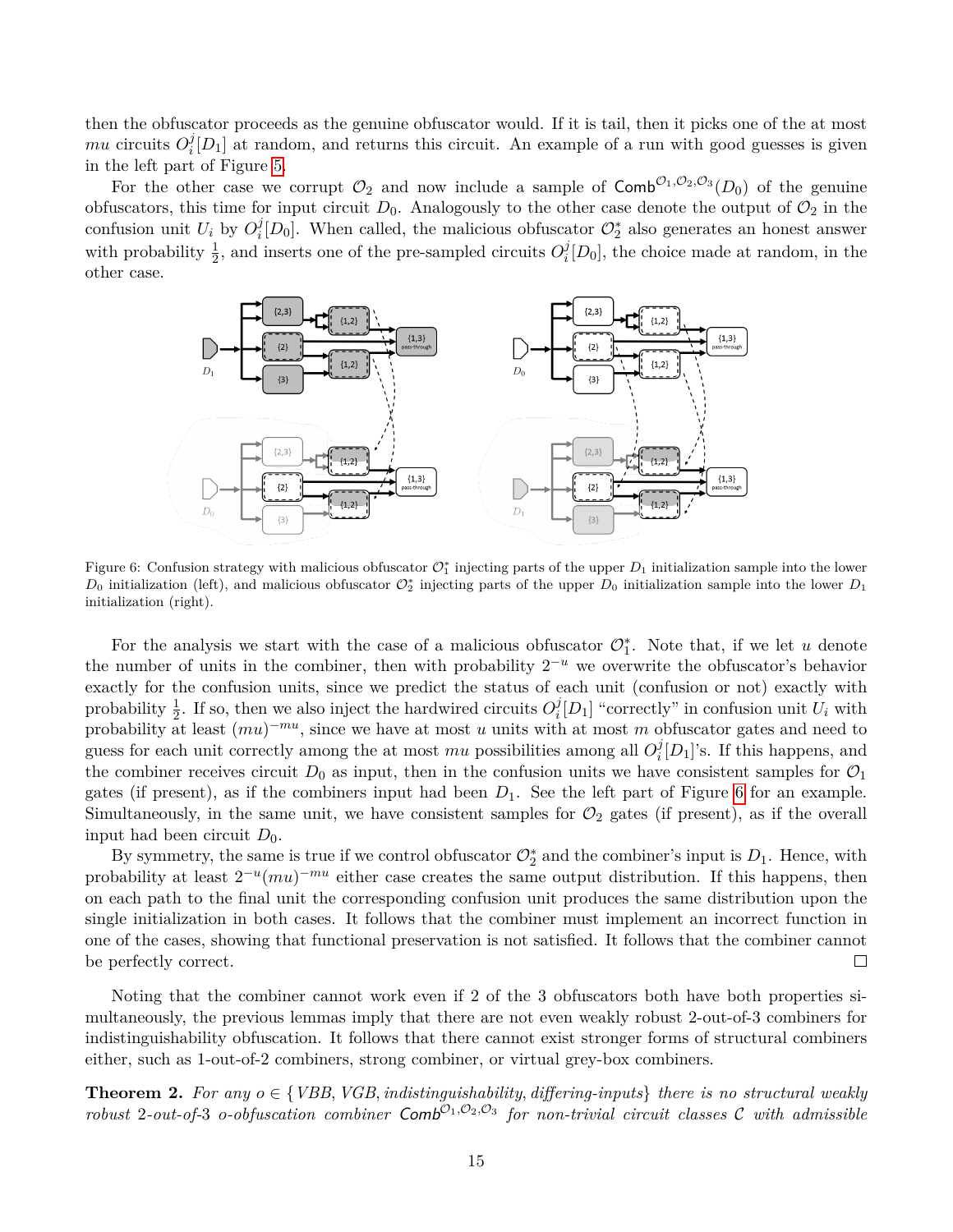*encoding*  $\langle \cdot \rangle$ *.* 

# **5 The General Case of** (2*γ*[+1])**-out-of-**(3*γ*[+1]) **Combiners**

In this section we present a generalization of our 3-out-of-4 combiner to the case of  $(2\gamma + 1)$ -out-of- $(3\gamma + 1)$ combiners for any fixed integer *γ*. In fact, our combiner for  $\gamma = 1$  in Section [3](#page-8-1) can be seen as a special parallelized version of the general approach here. We then discuss that our lower bound for 2-out-of-3 structural combiners also carries over to the more general case of 2*γ*-out-of-3*γ* combiners, showing that our general combiner here is optimal in this regard.

## **5.1 Robust**  $(2\gamma + 1)$ **-out-of-** $(3\gamma + 1)$  **Combiners**

Consider all sets *I* of subsets of  $\{1, 2, \ldots, 3\gamma + 1\}$  of size  $2\gamma + 1$ . For each such set *I* form the unit which, similar to our 3-out-of-4 case, first in parallel obfuscates the input circuit with each obfuscator  $\mathcal{O}_i$  for  $i \in I$ , and then compute the majority circuit over all these  $2\gamma + 1$  obfuscated circuits. We write

$$
O_I(\cdot) = \text{MAJ} \left\{ \mathcal{O}_i(\cdot) \mid i \in I \right\}
$$

for this unit. To obfuscate a circuit *C* compose each of these units for all the *I*'s sequentially, in arbitrary order. Let us denote this process by

$$
(\prod_{I} O_{I})(\cdot) = O_{I_{\ell}}(\cdots O_{I_{3}}(O_{I_{2}}(O_{I_{1}}(\cdot)))\cdots)
$$

for constant  $\ell = \binom{3\gamma+1}{2\gamma+1}$  $\frac{3\gamma+1}{2\gamma+1}$ . Call this the *sequential-subset combiner* for  $\gamma$ .

Intuitively, the sequential-subset combiner guarantees robustness as there exists a subset *I* such that this subset only uses the  $2\gamma + 1$  uncorrupt obfuscators. At the same time each circuit  $O_I$  computes the correct function as the majority of the  $2\gamma + 1$  obfuscators faithfully computes the correct function.

**Theorem 3.** For any constant  $\gamma$  the sequential-subset combiner is a strongly robust  $(2\gamma + 1)$ -out-of-(3*γ* + 1) *combiner for indistinguishability obfuscation, for differing-inputs obfuscation, for virtual black-box obfuscation, and for grey-box obfuscation, the latter ones for dependent auxiliary inputs.*

The proof is similar to our 3-out-of-4 combiner. Functionally correctness follows from the fact that the majority computation in each  $O_{I_i}$  ensures that the at most  $\gamma$  corrupt obfuscators cannot bias the outcome. Obfuscation follows as before because there must exist one set *I* which exclusively contains non-malicious obfuscators.

### **5.2 Impossibility for** 2*γ***-out-of-**3*γ* **Combiners**

In this section we discuss that our lower bound for 2-out-of-3 structural combiners carries over to the more general case of 2*γ*-out-of-3*γ* combiners.

**Theorem 4.** *There is no structural weakly robust*  $2\gamma$ -*out-of-* $3\gamma$  *combiner*  $Comb^{O_1,O_2,...,O_{3\gamma}}$  *for non-trivial circuit classes*  $\mathcal C$  *with admissible encoding*  $\langle \cdot \rangle$ *.* 

*Proof.* Recall the proof for the 2-out-of-3 case. There, in the first step we have shown that on each path from a level-1 unit to the output unit there must be a unit in which obfuscator  $\mathcal{O}_3$  does not appear and which is not pass-through. We called these units confusion units.

The same argument now applies here as well for the *γ* obfuscators with indices  $2\gamma + 1, \ldots, 3\gamma$ . Else, if there was a path in which one of these obfuscators appears in each unit (or if the unit is pass-through),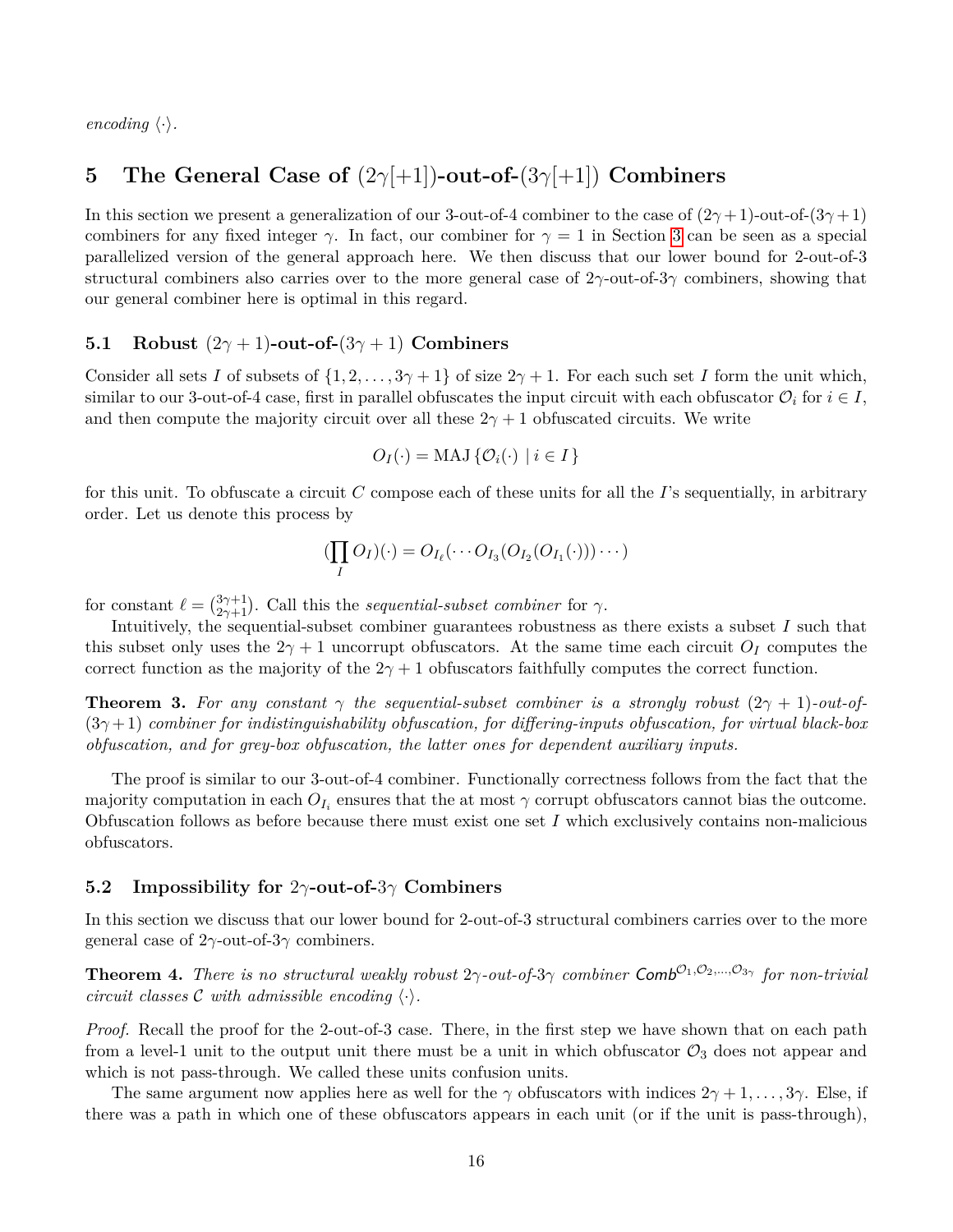then we could easily corrupt these obfuscators and forward information about the input circuit through the admissible encoding  $\langle \cdot \rangle$ . Hence, in the case here there must be a confusion unit on each path, which only uses circuits with indices  $1, 2, \ldots, 2\gamma$  and which are not pass-through.

In the second step of the proof for the 2-out-of-3 case we then show that in the confusion units with obfuscators  $\mathcal{O}_1$  and  $\mathcal{O}_2$  we can confuse the combiner. One time we corrupt  $\mathcal{O}_1$  and let it insert samples of circuit  $D_1$ , and the other time we corrupt  $\mathcal{O}_2$  and insert samples for  $D_0$ , where  $D_0, D_1$  compute different functions. Then the combiner's view when run on input  $D_0$  in the first case, and on  $D_1$  in the second case, has the same distribution and the combiner cannot provide functional correctness.

We apply the same argument here, one time corrupting the first *γ* obfuscators with indices 1*, . . . , γ* and inserting a sample for  $D_1$ , and the other time corrupting obfuscators with indices between  $\gamma + 1, \ldots, 2\gamma$ and using a sample for  $D_0$ . Then the combiner's views in both cases (for input circuit  $D_0$  in the first case, and for  $D_1$  in the second case) are identical again such that it cannot provide a correct combiner.

As in the 2-out-of-3 case the malicious obfuscators above insert the confusion samples at random positions, such that it only achieves confusion with the same bound as in the previous case. Note also that we took advantage of the fact that corrupt combiners are coordinated centrally by the adversary.  $\Box$ 

# **6 Detecting Combiners**

The combiners in the previous section were correcting in the sense that they guaranteed functionality correctness if a quorum if obfuscator candidates is secure. Here we consider combiners which should create circuits which either output the correct value, but may give some error output ⊥. We call them detecting combiners.

For detecting combiners we require a weaker correctness property, namely that for any circuit  $C \in \mathcal{C}$ , for any  $O \leftarrow \textsf{Comb}^{\mathcal{O}_1, \mathcal{O}_2, \dots}(C)$  we have that  $O(x) \in \{C(x), \perp\}$  for all  $x \in \{0,1\}^*$  in the domain of *C*. This means that the combiner may sometimes fail to compute the correct function value but then it signals this by outputting a special symbol ⊥. To prevent trivial solutions like the combiner which outputs the circuit that always returns ⊥ we assume that *C* ≡ *O* if all obfuscators are secure. Note that our assumption about the obfuscators  $\mathcal{O}_1, \mathcal{O}_2, \ldots$  being able to deal with (intermediate) combiner outputs in  $\mathcal{C}^{\mathsf{Comb}}$  implies that the obfuscators may now also receive circuits which occasionally output  $\perp$ .

## **6.1 Robust**  $(γ + 1)$ **-out-of-** $(2γ + 1)$  **Detecting Combiners**

To build our  $(\gamma + 1)$ -out-of- $(2\gamma + 1)$  combiner we follow the approach of our sequential-subset combiner. We can also straightforwardly give the optimized version for the case of a 1-out-of-3 combiner, akin to our 1-out-of-4 combiner, but omit this step here. To build the sequential-subset combiner consider here all sets *I* of subsets of  $\{1, 2, \ldots, 2\gamma + 1\}$  of size  $\gamma + 1$ . For each such set *I* we first obfuscate the input circuit with each obfuscator  $\mathcal{O}_i$  for  $i \in I$ . But now instead of completing the computation by adding a majority sub circuit, we now use the detecting version which (a) either outputs the string on which all circuits agree upon as output (even if it is  $\perp$ ), or (b) returns  $\perp$  is there is no such unanimous decision. Let

$$
O_I(\cdot) = \text{UNAN} \left\{ O_i(\cdot) \mid i \in I \right\}
$$

denote this unit with the unanimity circuit at the end. For obfuscation of *C* now compute the sequentialsubset combiner

$$
(\prod_{I} O_{I})(\cdot) = O_{I_{\ell}}(\cdots O_{I_{3}}(O_{I_{2}}(O_{I_{1}}(\cdot)))\cdots)
$$

as before for constant  $\ell = \binom{2\gamma+1}{\gamma+1}$ <sup>2</sup>γ+1).<br>γ+1<sup>).</sup>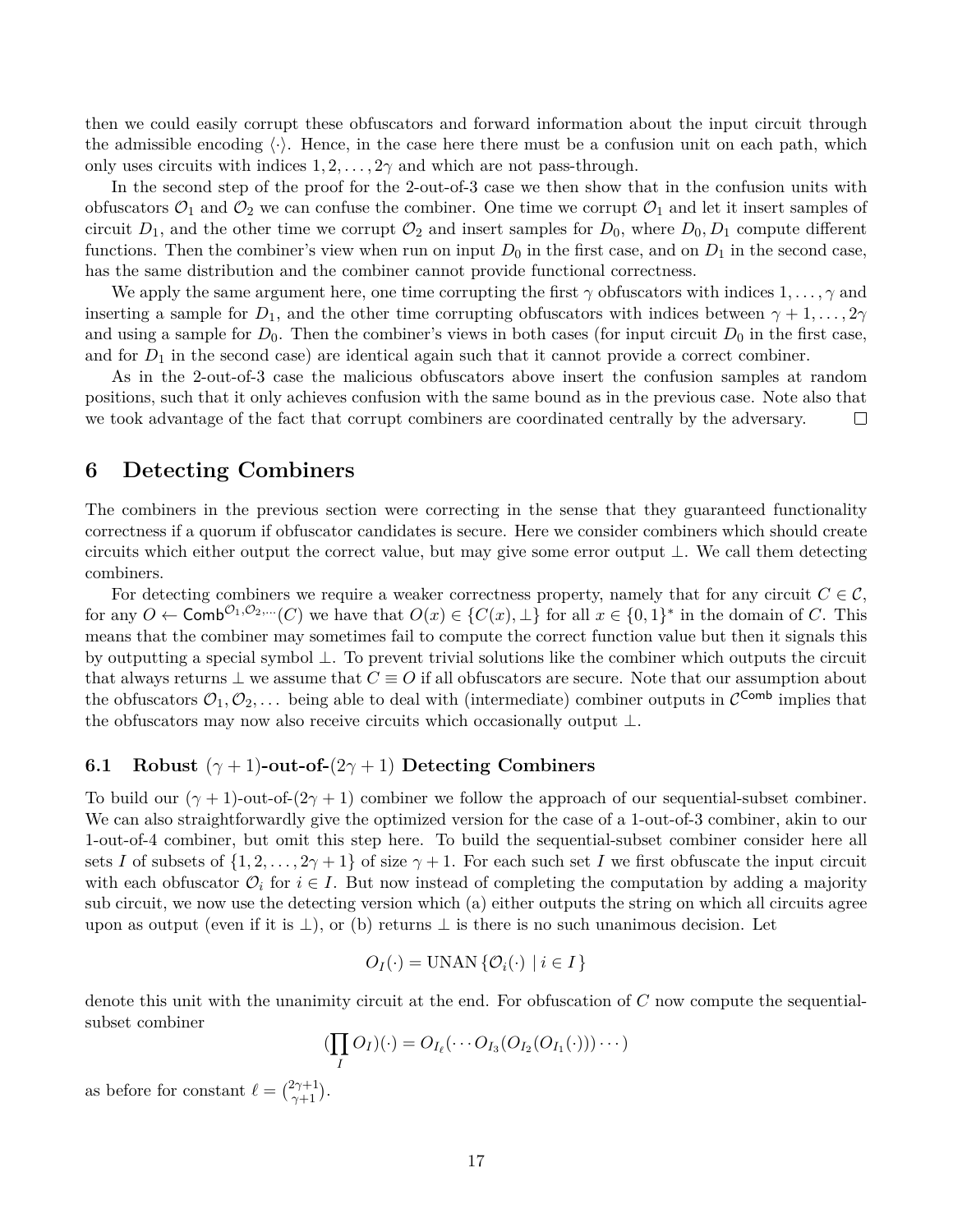<span id="page-17-1"></span>**Theorem 5.** For any constant  $\gamma$  the sequential-subset combiner is a strongly robust  $(\gamma + 1)$ -out-of- $(2\gamma + 1)$ *detecting combiner for indistinguishability obfuscation, for differing-inputs obfuscation, for virtual black-box obfuscation, and for grey-box obfuscation, the latter ones for dependent auxiliary inputs.*

The proof is similar to the case of correcting combiners, except that we only guarantee the weaker functional correctness. This property is given since in each unit for index set *I* there is at least one honest obfuscator among the  $\gamma + 1$  ones, the unanimity circuit either outputs the function value computed by the honest obfuscator (if all other circuits agree), which may either be the correct function value for some *x* or ⊥, or it returns the error message ⊥. It follows that the overall output of the combiner circuit can only comply with the circuit's output, or returns ⊥. The obfuscation properties follow as before noting that the obfuscators are able to handle input circuits with output ⊥, and that there must exist an index set *I* which only contains good obfuscators.

### **6.2 Impossibility of** *γ***-out-of-**2*γ* **Detecting Combiners**

The idea for the lower bound for correcting combiners carries over to detecting combiners, with

**Theorem 6.** *There is no structural weakly robust*  $\gamma$ -*out-of-*2 $\gamma$  *combiner* Comb<sup> $O_1$ , $O_2$ ,..., $O_2$ <sub> $\gamma$ </sub> for non-trivial</sup> *circuit classes*  $\mathcal C$  *with admissible encoding*  $\langle \cdot \rangle$ *.* 

*Proof.* As in the case of 2-out-of-3 combiners and  $2\gamma$ -out-of-3 $\gamma$  combiners, here, there must be also (nonpass-through) confusion units in each path from input units to the final unit, where none of the obfuscators with indices  $\gamma + 1, \ldots, 2\gamma$  appears. Assume now that we corrupt the obfuscators with indices  $1, \ldots, \gamma$  and let these obfuscators insert intermediate samples of a circuit  $D_0$  of the combiner's obfuscation in the confusion units, independently of the input. If the insertions happen at the right position with significant probability, then the combiner must output an obfuscated circuit *as if the combiner has been run on*  $D_0$ *for honest obfuscators*. In particular, the combiner's circuit must then compute the function  $D_0$  on every input. This holds even if the original input circuit was  $D_1$ , computing a different function than  $D_0$ , i.e.,  $D_0(z) \neq D_1(z)$  for some string *z*. But then the combiner's circuit produces a false output  $D_0(z) \neq \perp$  for input *z* and cannot be detecting.  $\Box$ 

## <span id="page-17-0"></span>**7 Implementation and Evaluation**

Our formal results have been stated in terms of the common notion of circuit obfuscation. In practice, however, programs are usually considered to be better modeled for Turing machines. We stress that our results, especially for the majority-based combiner, hold for such Turing machine programs as well. Namely, our 3-out-of-4 combiner would then output the program implementing the nested majority implementations.

Concerning provably secure instantiations for Turing machine obfuscation, we note that if the running time and the input length of the Turing machine are bounded then one can in principle transform such machines into corresponding circuits, albeit at the cost of increasing the complexity significantly. A more efficient solution is to use obfuscation techniques for Turing machines directly. Given the current state of constructions this is possible if the input length can be bounded [\[KLW15\]](#page-24-10) and, for other constructions, if the space is also bounded beforehand [\[CHJV15,](#page-23-11)  $BGL+15$ ].

To evaluate the suggested combiners for typical obfuscation programs in practice we implemented the PyObf python package [\[Bin16\]](#page-22-10) that can be used to wrap existing obfuscators and to implement new combiners. Even though the conceptual construction of a combiner is not related to the concrete implementation of the underlying obfuscators, implementations for different programming languages might differ, since some constructions introduce new run-time parts (e.g., as the MAJ circuit in our case) to the program. We chose to use JavaScript as the implementation programming language because of the relatively high number of available obfuscators.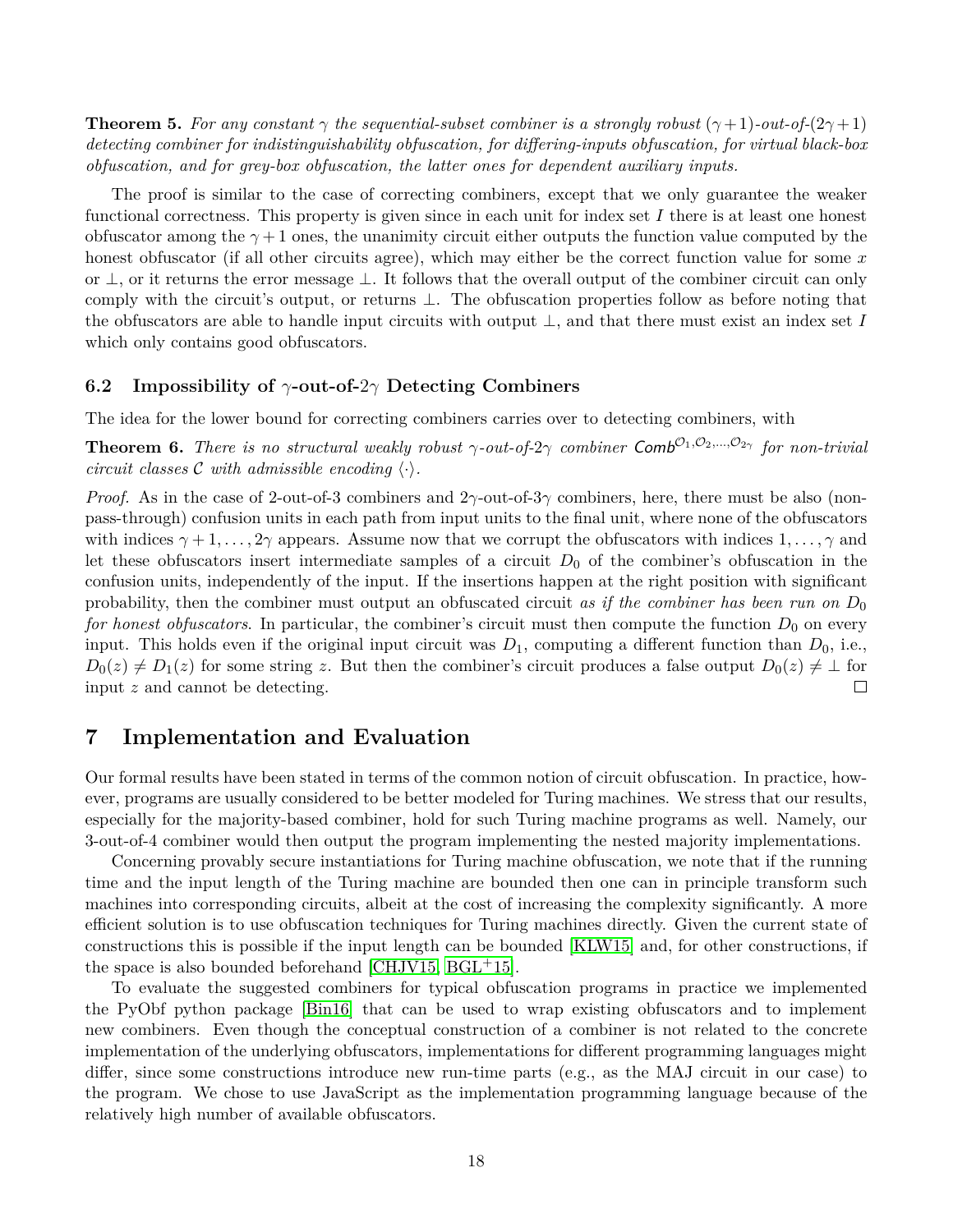### **7.1 Performance Evaluation**

For performance evaluation we used Yahoo!'s YUICompressor v2.4.[8](#page-18-0)<sup>8</sup> as  $\mathcal{O}_1$ , a slightly randomized version of it as  $\mathcal{O}_2$ , Google's Closure Compiler v20151015<sup>[9](#page-18-1)</sup> as  $\mathcal{O}_3$ , and jsPacker.pl v1.00b<sup>[10](#page-18-2)</sup> as  $\mathcal{O}_4$ . Note that there is no essential difference between  $\mathcal{O}_1$  and  $\mathcal{O}_2$ , especially in terms of obfuscation overhead, since the latter only uses different and randomized symbol selection routine. Security of combiners usually relies on somewhat independent components but since we are mainly interested in performance evaluation here we opted for using the related choice. The evaluated combiners are:

$$
C_1(.) = O_4(O_3(O_2(O_1(.))))\n C_2(.) = O_2(O_1(O_4(O_3(.))))\n C_3(.) = MAJ(O_1(O_{2,3,4}), O_2(O_{1,3,4}), O_3(O_{1,2,4}))\n C_4(.) = MAJ(O_3(O_{4,1,2}), O_4(O_{3,1,2}), O_1(O_{3,4,2}))
$$

The evaluated programs (with varying input size, ranging from a few thousand bytes to a roughly million bytes) are Cookies.js v1.2.2[11](#page-18-3) (6*,* 637 bytes), Highlight.js v9.0.0[12](#page-18-4) (22*,* 604 bytes), jCarousel v0.3.4[13](#page-18-5) (46*,* 007 bytes), Backbone.js v1.2.3[14](#page-18-6) (71*,* 415 bytes), Chart.js v1.0.2[15](#page-18-7) (109*,* 612 bytes), Epoch v0.8.4[16](#page-18-8) (115*,* 940 bytes), Swig v1.4.2[17](#page-18-9) (143*,* 975 bytes), PhysicsJS v0.7.0[18](#page-18-10) (171*,* 847 bytes), jQuery v1.6.4[19](#page-18-11) (238*,* 166 bytes), Raphaël v2.1.4[20](#page-18-12) (304*,* 254 bytes), Dojo v1.10.4[21](#page-18-13) (629*,* 481 bytes), Video.js v5.4.4[22](#page-18-14) (675*,* 527 bytes) and AngularJS v1.4.5[23](#page-18-15) (1*,* 052*,* 336 bytes).

Note that the above circuit model describes a program as a function with input and output, in contrast to the common software design of JavaScript libraries that heavily depends on the JavaScript context (e.g., the window object). But this difference is irrelevant to performance evaluation.

Figure [7](#page-19-0) gives the effectiveness of the obfuscators in terms of obfuscation time and of output-bloat ratio. Here we show the figures in relation of the sizes of the various programs (from 6*,* 637 bytes to 1*,* 052*,* 336 bytes) given as input to the obfuscators. Note that the results may depend heavily on the specific input programs such that we cannot expect perfectly monotonic behavior in the graphs. Also, as mentioned before, many practical obfuscators come with techniques for code size reduction such that the output bloat ratio can be—and often is—smaller than 1. Next, we compare these figures to the results of the suggested combiners, first to the cascade combiners in Figure [8](#page-19-1) and then to the 3-out-of-4 combiners in Figure [9.](#page-20-0)

In summary, the proposed obfuscation combiners do not add significant run time overhead compared to a single obfuscator. The factor is roughly proportional to the number of invoked instances, with some gains presumably due to the intermediate code optimization. Due to the advanced compression techniques

<span id="page-18-0"></span> $^8$ <https://github.com/yui/yuicompressor>

<span id="page-18-1"></span> $^{9}$ <https://github.com/google/closure-compiler>

<span id="page-18-2"></span> $^{10}$ <http://dean.edwards.name/download/>

<span id="page-18-3"></span><sup>11</sup><https://github.com/ScottHamper/Cookies>

<span id="page-18-4"></span><sup>12</sup><https://highlightjs.org>

<span id="page-18-5"></span><sup>13</sup><http://sorgalla.com/jcarousel/>

<span id="page-18-6"></span><sup>14</sup><http://backbonejs.org/>

<span id="page-18-7"></span> $15$ <http://www.chartjs.org/>

<span id="page-18-8"></span><sup>16</sup><http://epochjs.github.io/epoch/>

<span id="page-18-9"></span><sup>17</sup><http://paularmstrong.github.io/swig/>

<span id="page-18-10"></span><sup>18</sup><http://wellcaffeinated.net/PhysicsJS/>

<span id="page-18-11"></span><sup>19</sup><https://jquery.com/>

<span id="page-18-12"></span> $^{20}\rm{https://github.com/DmitryBaranovskip/raphael}$ 

<span id="page-18-13"></span><sup>21</sup><https://dojotoolkit.org/>

<span id="page-18-14"></span> $^{22}$ <http://videojs.com/>

<span id="page-18-15"></span> $^{23}$ <https://angularjs.org/>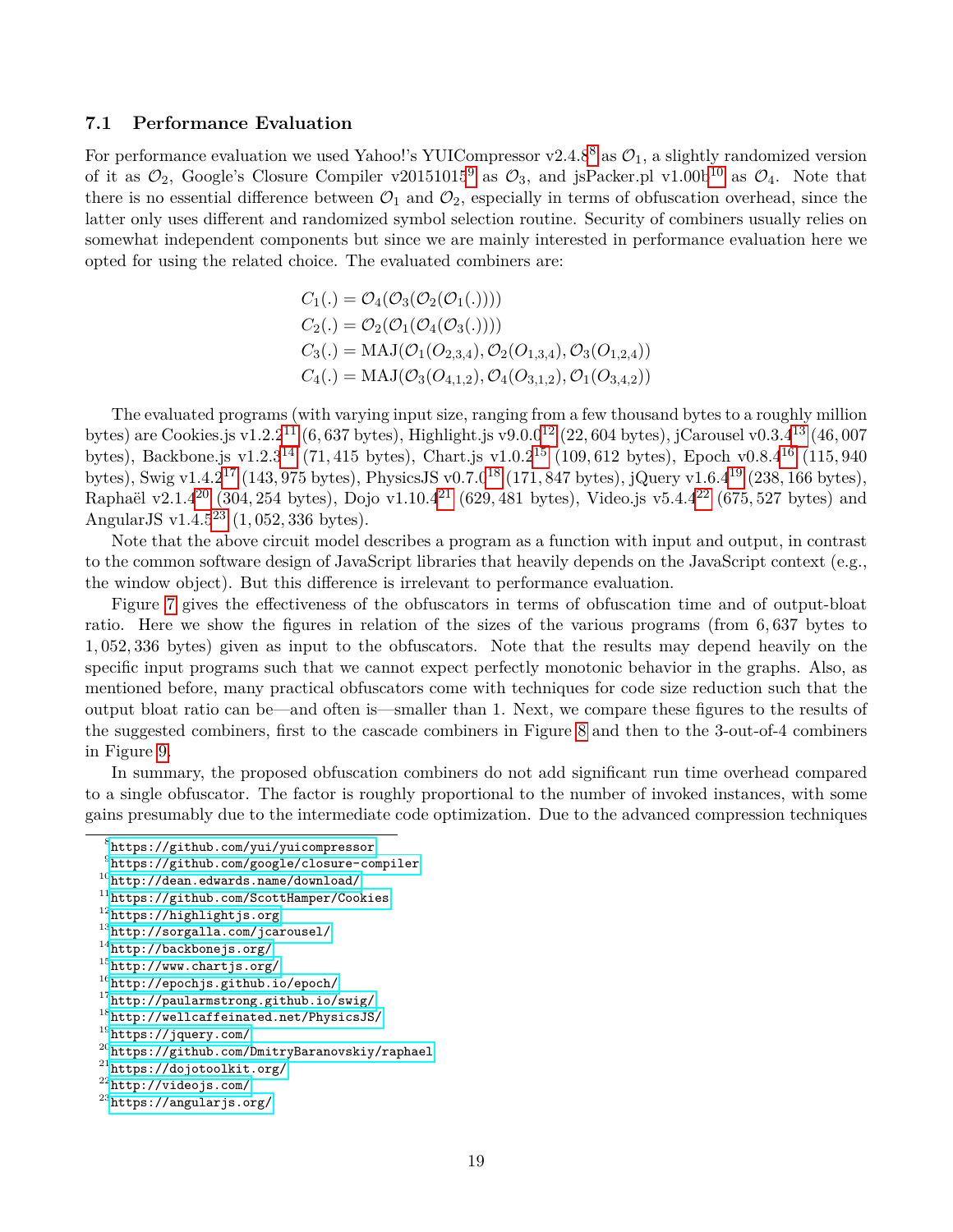<span id="page-19-2"></span><span id="page-19-0"></span>

<span id="page-19-1"></span>Figure 7: Overhead of individual obfuscators (time and output bloat ratio) for the various programs (in relation to their input sizes for the obfuscator). Note that we do not display obfuscator  $\mathcal{O}_2$  here as its performance is essentially identical to the one of  $\mathcal{O}_1$ .



Figure 8: Overhead of cascaded combiner (time and output bloat ration).

the code size of our cascaded combiners is in the same order as the individual obfuscators. For the 3 out-of-4 combiner we of course get an increased output size because of the tripling for each majority step, potentially also hampering some code reductions.

### **7.2 Security Evaluation**

Due to the unclear situation about security properties of practical obfuscators we have proven robustness of our combiners with respect to the common theoretical notions of obfuscation in the literature. There are approaches to define metrics for practical obfuscators, though. A first approach is by Collberg at al. [\[CTL97\]](#page-23-8) who define notions for *potency* (the incomprehensibility of the transformed program for humans), *resilience* (the hardness of undoing the transformation through the joint effort of engineers and deobfuscation techniques), and *cost* (the overhead caused by the obfuscator). The measure of quality of an obfuscator is then given by a vector of these three metrics.

While the notion of cost in [\[CTL97\]](#page-23-8) even distinguishes the full range between exponential and constant overhead in execution resources, the metrics for potency and resilience in [\[CTL97\]](#page-23-8) are less rigorous. They are accompanied by suitable software complexity measures such as program length or cyclomatic complexity  $[MC76]$ . Anckaert et al.  $[AMS<sup>+</sup>07]$  $[AMS<sup>+</sup>07]$  later used software complexity measures, too, for establishing a benchmarking system for obfuscators for binary executables.

While it is beyond the scope of our work here, it may be interesting to benchmark our obfuscation combiners according to the metrics in  $[AMS<sup>+</sup>07]$  $[AMS<sup>+</sup>07]$ . Note that their metrics focus on resilience and somewhat neglect the overhead. Since our combiners in principle increase the software complexity at the cost of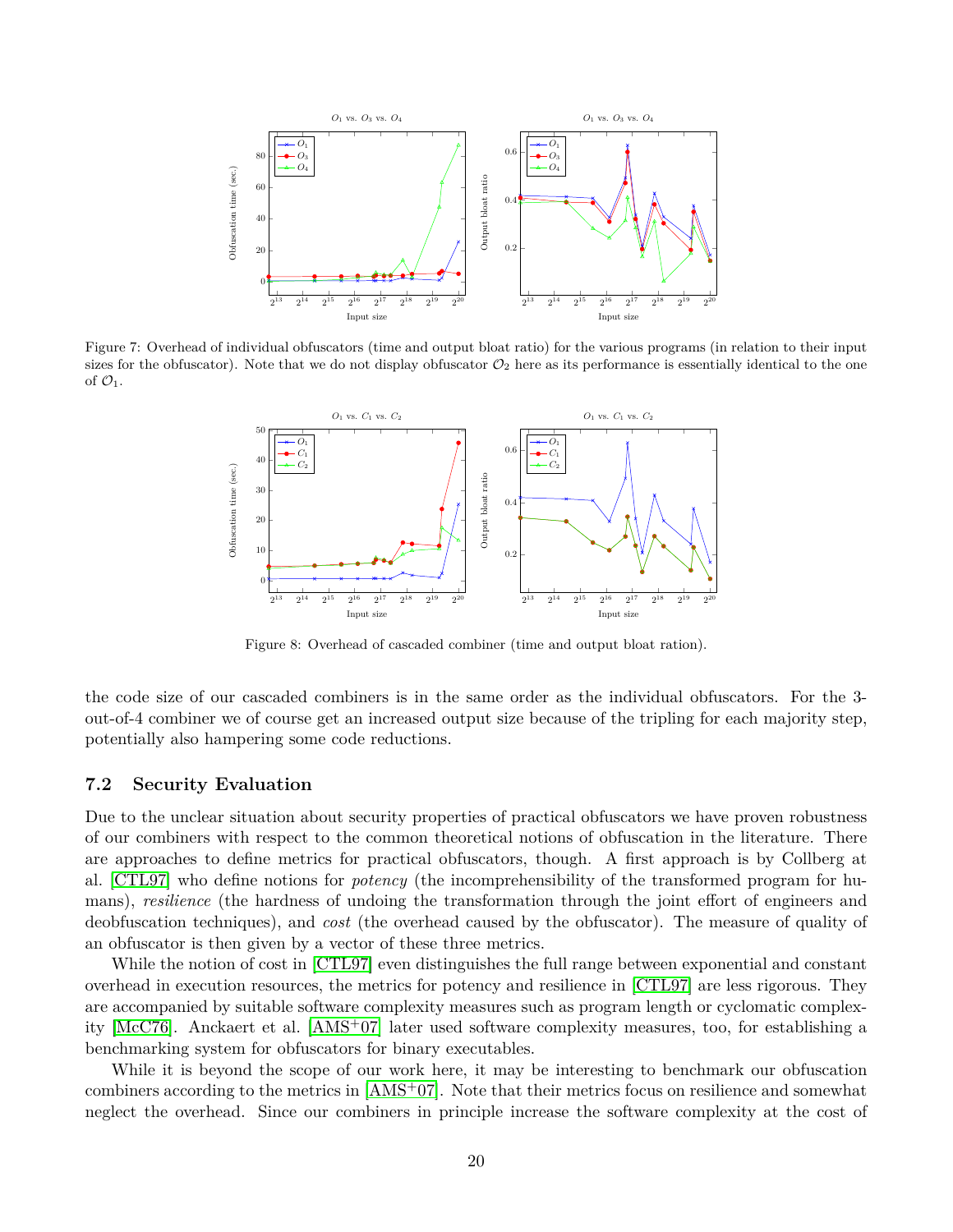<span id="page-20-0"></span>

Figure 9: Overhead of 3-out-of-4 combiner (time and output bloat ration).

incurring additional steps, one should expect that combinations of benchmarked obfuscators yield better values in this regard.

It should be noted, however, that the theoretical notions also supply some form of guarantees for the usual security requirements for practical obfuscators. Take for example the obfuscation of variable names (sometimes called lexicographic obfuscation) or of loop structures (also called control flow obfuscation), which is typically aspired by such obfuscators. One can either view this as some property  $\pi(C)$  of the program *C*, and then VBB and VGB obfuscation even guarantee that *any* predicate  $\pi(C)$  is infeasible to compute —this is an equivalent formulation to the given one here— or, taking the viewpoint of indistinguishability obfuscation, one may argue that different starting variable names or equivalent structures cannot be distinguished after obfuscation anymore, also supplying some form of hiding.

## **7.3 Experiments with Malicious Obfuscators**

In order to evaluate the proposed combiners in terms of practical leakage, some malicious obfuscators needed to be tested. The only demand from a malicious obfuscator is that its output will leak some information about the original program, we call this information the *leak object*. In our evaluations the leak object was chosen to be the encrypted original program along with the wrapped encryption key. There are several leakage methods that can be considered:

- **In-code leakage:** The in-code leakage method simply embeds the leak object in the obfuscator's output in some way the adversary can detect later. This leakage method is for example prevented by the cascade combiner.
- **Run-time leakage:** This method adds a leaking code stub to the obfuscator's output. The stub outputs the leak object if some "magic" input values are in place. This leakage method is not prevented by the cascade combiner but is prevented for instance by the 3-out-of-4 combiners.
- **External leakage:** In contrast to the previous methods, with this method the leak object is leaked using an external output mechanism. As before, this leakage method is prevented by the 3-out-of-4 combiners with the restriction of disabling of external interfaces.
- **Side-channel leakage** This leakage method can use some side-channel (e.g. computation time, power) to leak the leak object. At first, it seems that timing side-channel can be prevented by fixing a constant computation time but fixing a limit to the computation time might introduce a new, distinguishable, error flow. This error flow can be abused by the adversary to leak the information by choosing whether to delay the computation above the limit or not. Also, it seems that the power side-channel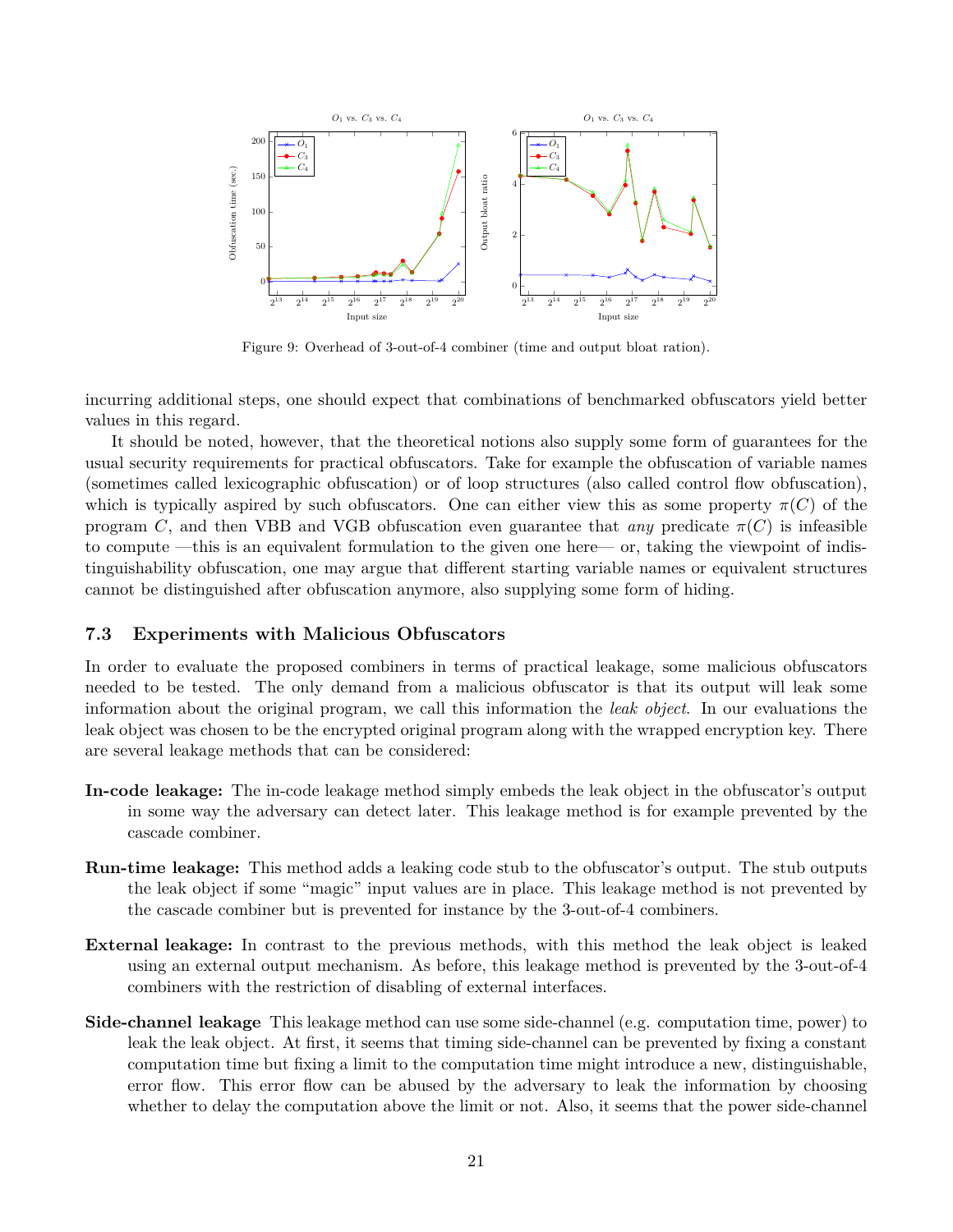cannot be prevented easily. Indeed, such side-channel attacks are due to imperfections of running over practical computers; in particular, such attacks are not relevant for the circuits model.

We have implemented the in-code, runtime and external leakage methods for YUICompressor as part of PyObf and confirmed the expected results. The cascade combiner only mitigates the in-code leakage method whereas the 3-out-of-4 combiner is able to protect the source code from run-time leakage as well. These (simple) implementations demonstrate the challenges of combining obfuscators. (A reference will be added in non-anonymized version.)

# **8 Conclusion**

Our positive results about combiners, and also our lower bounds, indicate how to proceed both in theory and practice. If you only have two available candidates then the best solution appears to be the sequential composition  $\mathcal{O}_2(\mathcal{O}_1(\cdot))$ , *if one can somehow quarantee that the inner obfuscator provides functional correctness*. For three candidates (out of which at least two are sound) then our 2-out-of-3 *detecting* combiner should be the primary choice. To ensure correct output, our 3-out-of-4 combiner provides a secure solution.

# **Acknowledgments**

We are grateful to Christian Collberg for his feedback and encouragement. Marc Fischlin is supported by the Heisenberg grant Fi 940/3-2 and the SPP 1736 grant Fi 940/5-1 of the German Research Foundation (DFG). Amir Herzberg is support by the Israeli Ministry of Science and Technology.

# **References**

- <span id="page-21-4"></span>[ABG+13] Prabhanjan Ananth, Dan Boneh, Sanjam Garg, Amit Sahai, and Mark Zhandry. Differinginputs obfuscation and applications. Cryptology ePrint Archive, Report 2013/689, 2013. <http://eprint.iacr.org/2013/689>. (Cited on page [6.](#page-5-0))
- <span id="page-21-0"></span>[AJ15] Prabhanjan Ananth and Abhishek Jain. Indistinguishability obfuscation from compact functional encryption. In Rosario Gennaro and Matthew J. B. Robshaw, editors, *Advances in Cryptology – CRYPTO 2015, Part I*, volume 9215 of *Lecture Notes in Computer Science*, pages 308–326, Santa Barbara, CA, USA, August 16–20, 2015. Springer, Heidelberg, Germany. (Cited on page [2.](#page-1-2))
- <span id="page-21-3"></span>[AJN+16] Prabhanjan Ananth, Aayush Jain, Moni Naor, Amit Sahai, and Eylon Yogev. Universal obfuscation and witness encryption: Boosting correctness and combining security, 2016. [http:](http://eprint.iacr.org/2016/281) [//eprint.iacr.org/2016/281](http://eprint.iacr.org/2016/281). (Cited on page [5.](#page-4-2))
- <span id="page-21-2"></span>[AJS15] Prabhanjan Ananth, Abhishek Jain, and Amit Sahai. Indistinguishability obfuscation with constant size overhead. IACR Cryptology ePrint Archive, Report 2015/1023, 2015. [http:](http://eprint.iacr.org/2015/1023) [//eprint.iacr.org/2015/1023](http://eprint.iacr.org/2015/1023). (Cited on page [3.](#page-2-1))
- <span id="page-21-1"></span>[AMS+07] Bertrand Anckaert, Matias Madou, Bjorn De Sutter, Bruno De Bus, Koen De Bosschere, and Bart Preneel. Program obfuscation: a quantitative approach. In *Proceedings of the 3th ACM Workshop on Quality of Protection, QoP 2007, Alexandria, VA, USA, October 29, 2007*, pages 15–20. ACM, 2007. (Cited on pages [2](#page-1-2) and [20.](#page-19-2))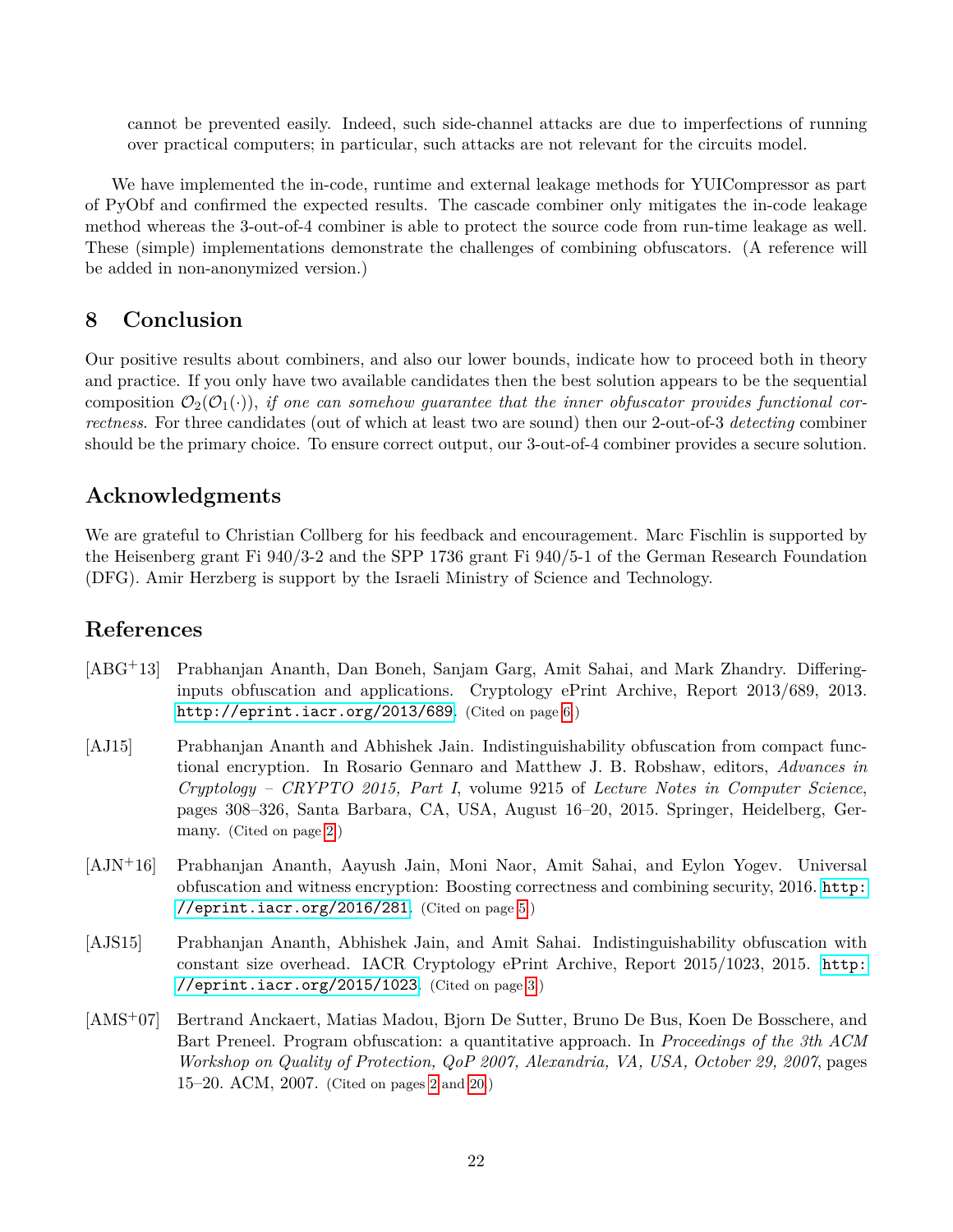- <span id="page-22-3"></span>[BB06] Dan Boneh and Xavier Boyen. On the impossibility of efficiently combining collision resistant hash functions. In Cynthia Dwork, editor, *Advances in Cryptology – CRYPTO 2006*, volume 4117 of *Lecture Notes in Computer Science*, pages 570–583, Santa Barbara, CA, USA, August 20–24, 2006. Springer, Heidelberg, Germany. (Cited on pages [2](#page-1-2) and [7.](#page-6-1))
- <span id="page-22-7"></span>[BC10] Nir Bitansky and Ran Canetti. On strong simulation and composable point obfuscation. In Tal Rabin, editor, *Advances in Cryptology – CRYPTO 2010*, volume 6223 of *Lecture Notes in Computer Science*, pages 520–537, Santa Barbara, CA, USA, August 15–19, 2010. Springer, Heidelberg, Germany. (Cited on page [5.](#page-4-2))
- <span id="page-22-0"></span>[BGI+12] Boaz Barak, Oded Goldreich, Russell Impagliazzo, Steven Rudich, Amit Sahai, Salil P. Vadhan, and Ke Yang. On the (im)possibility of obfuscating programs. *J. ACM*, 59(2):6, 2012. (Cited on pages [1,](#page-0-0) [5,](#page-4-2) [6,](#page-5-0) and [7.](#page-6-1))
- <span id="page-22-5"></span>[BGK+14] Boaz Barak, Sanjam Garg, Yael Tauman Kalai, Omer Paneth, and Amit Sahai. Protecting obfuscation against algebraic attacks. In Phong Q. Nguyen and Elisabeth Oswald, editors, *Advances in Cryptology – EUROCRYPT 2014*, volume 8441 of *Lecture Notes in Computer Science*, pages 221–238, Copenhagen, Denmark, May 11–15, 2014. Springer, Heidelberg, Germany. (Cited on page [3.](#page-2-1))
- <span id="page-22-9"></span>[BGL+15] Nir Bitansky, Sanjam Garg, Huijia Lin, Rafael Pass, and Sidharth Telang. Succinct randomized encodings and their applications. In Rocco A. Servedio and Ronitt Rubinfeld, editors, *47th Annual ACM Symposium on Theory of Computing*, pages 439–448, Portland, OR, USA, June 14–17, 2015. ACM Press. (Cited on page [18.](#page-17-1))
- <span id="page-22-10"></span>[Bin16] Hod Bin Noon. Pyobf. <https://github.com/hodbn/pyobf>, 2016. (Cited on page [18.](#page-17-1))
- <span id="page-22-4"></span>[BR14] Zvika Brakerski and Guy N. Rothblum. Virtual black-box obfuscation for all circuits via generic graded encoding. In Yehuda Lindell, editor, *TCC 2014: 11th Theory of Cryptography Conference*, volume 8349 of *Lecture Notes in Computer Science*, pages 1–25, San Diego, CA, USA, February 24–26, 2014. Springer, Heidelberg, Germany. (Cited on page [3.](#page-2-1))
- <span id="page-22-8"></span>[BV] Nir Bitansky and Vinod Vaikuntanathan. Indistinguishability obfuscation: from approximate to exact. <http://eprint.iacr.org/2015/704>. (Cited on page [6.](#page-5-0))
- <span id="page-22-6"></span>[BV15] Nir Bitansky and Vinod Vaikuntanathan. Indistinguishability obfuscation from functional encryption. In *IEEE 56th Annual Symposium on Foundations of Computer Science, FOCS 2015, Berkeley, CA, USA, 17-20 October, 2015*, pages 171–190. IEEE Computer Society, 2015. (Cited on page [3.](#page-2-1))
- <span id="page-22-1"></span>[Can97] Ran Canetti. Towards realizing random oracles: Hash functions that hide all partial information. In Burton S. Kaliski Jr., editor, *Advances in Cryptology – CRYPTO'97*, volume 1294 of *Lecture Notes in Computer Science*, pages 455–469, Santa Barbara, CA, USA, August 17–21, 1997. Springer, Heidelberg, Germany. (Cited on page [1.](#page-0-0))
- <span id="page-22-2"></span>[CGH+15] Jean-Sébastien Coron, Craig Gentry, Shai Halevi, Tancrède Lepoint, Hemanta K. Maji, Eric Miles, Mariana Raykova, Amit Sahai, and Mehdi Tibouchi. Zeroizing without low-level zeroes: New MMAP attacks and their limitations. In Rosario Gennaro and Matthew J. B. Robshaw, editors, *Advances in Cryptology – CRYPTO 2015, Part I*, volume 9215 of *Lecture Notes in Computer Science*, pages 247–266, Santa Barbara, CA, USA, August 16–20, 2015. Springer, Heidelberg, Germany. (Cited on page [2.](#page-1-2))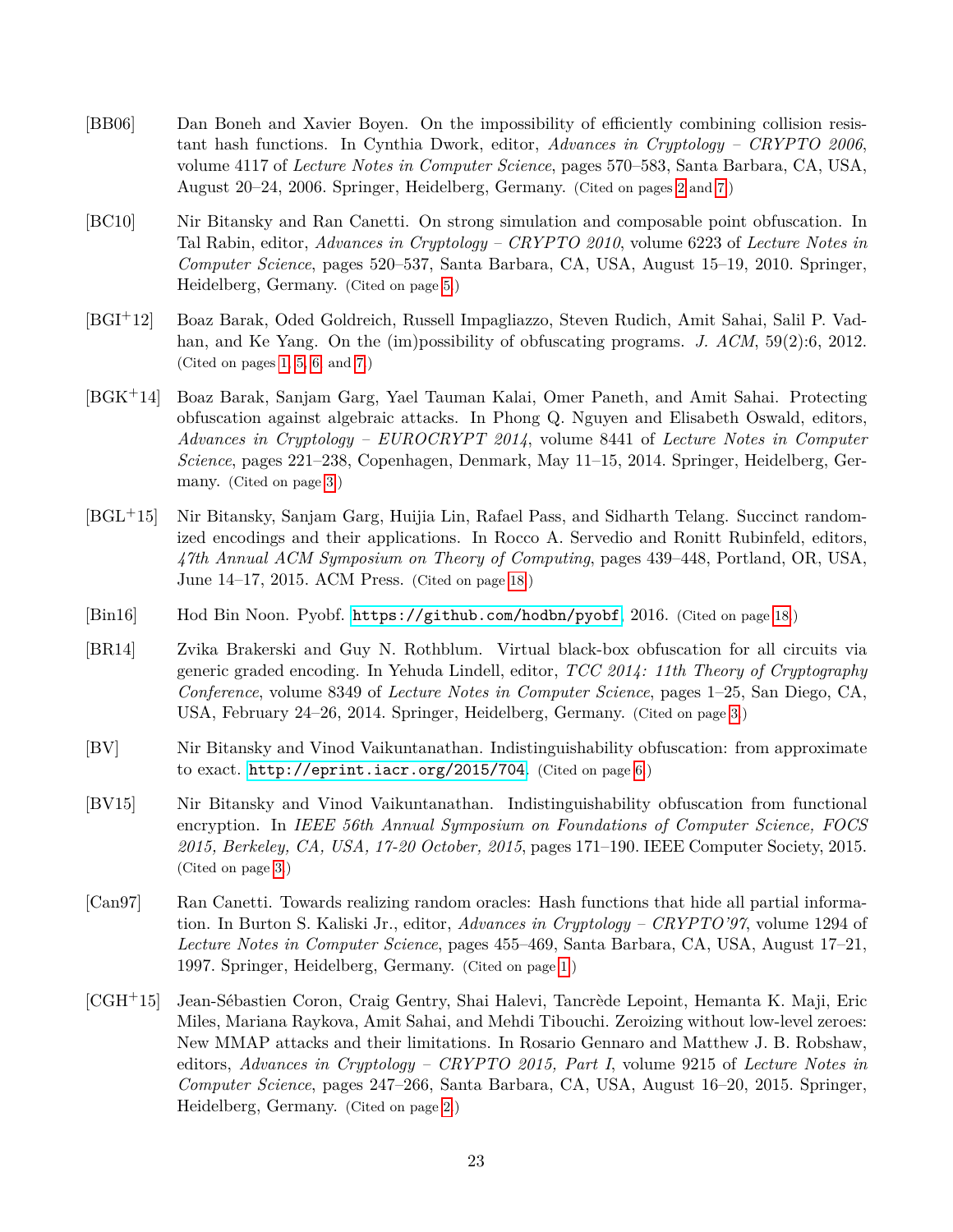- <span id="page-23-11"></span>[CHJV15] Ran Canetti, Justin Holmgren, Abhishek Jain, and Vinod Vaikuntanathan. Succinct garbling and indistinguishability obfuscation for RAM programs. In Rocco A. Servedio and Ronitt Rubinfeld, editors, *47th Annual ACM Symposium on Theory of Computing*, pages 429–437, Portland, OR, USA, June 14–17, 2015. ACM Press. (Cited on page [18.](#page-17-1))
- <span id="page-23-2"></span>[CHL+15] Jung Hee Cheon, Kyoohyung Han, Changmin Lee, Hansol Ryu, and Damien Stehlé. Cryptanalysis of the multilinear map over the integers. In *Advances in Cryptology – EURO-CRYPT 2015, Part I*, volume 9056 of *Lecture Notes in Computer Science*, Sofia, Bulgaria, April 26–30, 2015. Springer, Heidelberg, Germany. (Cited on page [2.](#page-1-2))
- <span id="page-23-3"></span>[CLT14] Jean-Sébastien Coron, Tancrède Lepoint, and Mehdi Tibouchi. Scale-invariant fully homomorphic encryption over the integers. Cryptology ePrint Archive, Report 2014/032, 2014. <http://eprint.iacr.org/2014/032>. (Cited on page [2.](#page-1-2))
- <span id="page-23-0"></span>[CT02] Colberg and Thomborson. Watermarking, tamper-proofing, and obfuscation–tools for software protection. *IEEETSE: IEEE Transactions on Software Engineering*, 28, 2002. (Cited on page [1.](#page-0-0))
- <span id="page-23-8"></span>[CTL97] Christian Collberg, Clark Thomborson, and Douglas Low. A taxonomy of obfuscating transformations. Technical Report #148, Department of Computer Science, The University of Auckland, New Zealand, 1997. (Cited on pages [2](#page-1-2) and [20.](#page-19-2))
- <span id="page-23-7"></span>[DK05] Yevgeniy Dodis and Jonathan Katz. Chosen-ciphertext security of multiple encryption. In Joe Kilian, editor, *TCC 2005: 2nd Theory of Cryptography Conference*, volume 3378 of *Lecture Notes in Computer Science*, pages 188–209, Cambridge, MA, USA, February 10–12, 2005. Springer, Heidelberg, Germany. (Cited on page [2.](#page-1-2))
- <span id="page-23-5"></span>[FL07] Marc Fischlin and Anja Lehmann. Security-amplifying combiners for collision-resistant hash functions. In Alfred Menezes, editor, *Advances in Cryptology – CRYPTO 2007*, volume 4622 of *Lecture Notes in Computer Science*, pages 224–243, Santa Barbara, CA, USA, August 19–23, 2007. Springer, Heidelberg, Germany. (Cited on page [2.](#page-1-2))
- <span id="page-23-10"></span>[FL08] Marc Fischlin and Anja Lehmann. Multi-property preserving combiners for hash functions. In Ran Canetti, editor, *TCC 2008: 5th Theory of Cryptography Conference*, volume 4948 of *Lecture Notes in Computer Science*, pages 375–392, San Francisco, CA, USA, March 19–21, 2008. Springer, Heidelberg, Germany. (Cited on page [6.](#page-5-0))
- <span id="page-23-6"></span>[FLP14] Marc Fischlin, Anja Lehmann, and Krzysztof Pietrzak. Robust multi-property combiners for hash functions. *Journal of Cryptology*, [2](#page-1-2)7(3):397–428, July 2014. (Cited on pages 2 and [6.](#page-5-0))
- <span id="page-23-1"></span>[GGH+13] Sanjam Garg, Craig Gentry, Shai Halevi, Mariana Raykova, Amit Sahai, and Brent Waters. Candidate indistinguishability obfuscation and functional encryption for all circuits. In *54th Annual Symposium on Foundations of Computer Science*, pages 40–49, Berkeley, CA, USA, October 26–29, 2013. IEEE Computer Society Press. (Cited on pages [2](#page-1-2) and [3.](#page-2-1))
- <span id="page-23-9"></span>[GGHW14] Sanjam Garg, Craig Gentry, Shai Halevi, and Daniel Wichs. On the implausibility of differinginputs obfuscation and extractable witness encryption with auxiliary input. In Juan A. Garay and Rosario Gennaro, editors, *Advances in Cryptology – CRYPTO 2014, Part I*, volume 8616 of *Lecture Notes in Computer Science*, pages 518–535, Santa Barbara, CA, USA, August 17– 21, 2014. Springer, Heidelberg, Germany. (Cited on page [6.](#page-5-0))
- <span id="page-23-4"></span>[GHMS14] Craig Gentry, Shai Halevi, Hemanta K. Maji, and Amit Sahai. Zeroizing without zeroes: Cryptanalyzing multilinear maps without encodings of zero. Cryptology ePrint Archive, Report 2014/929, 2014. <http://eprint.iacr.org/2014/929>. (Cited on page [2.](#page-1-2))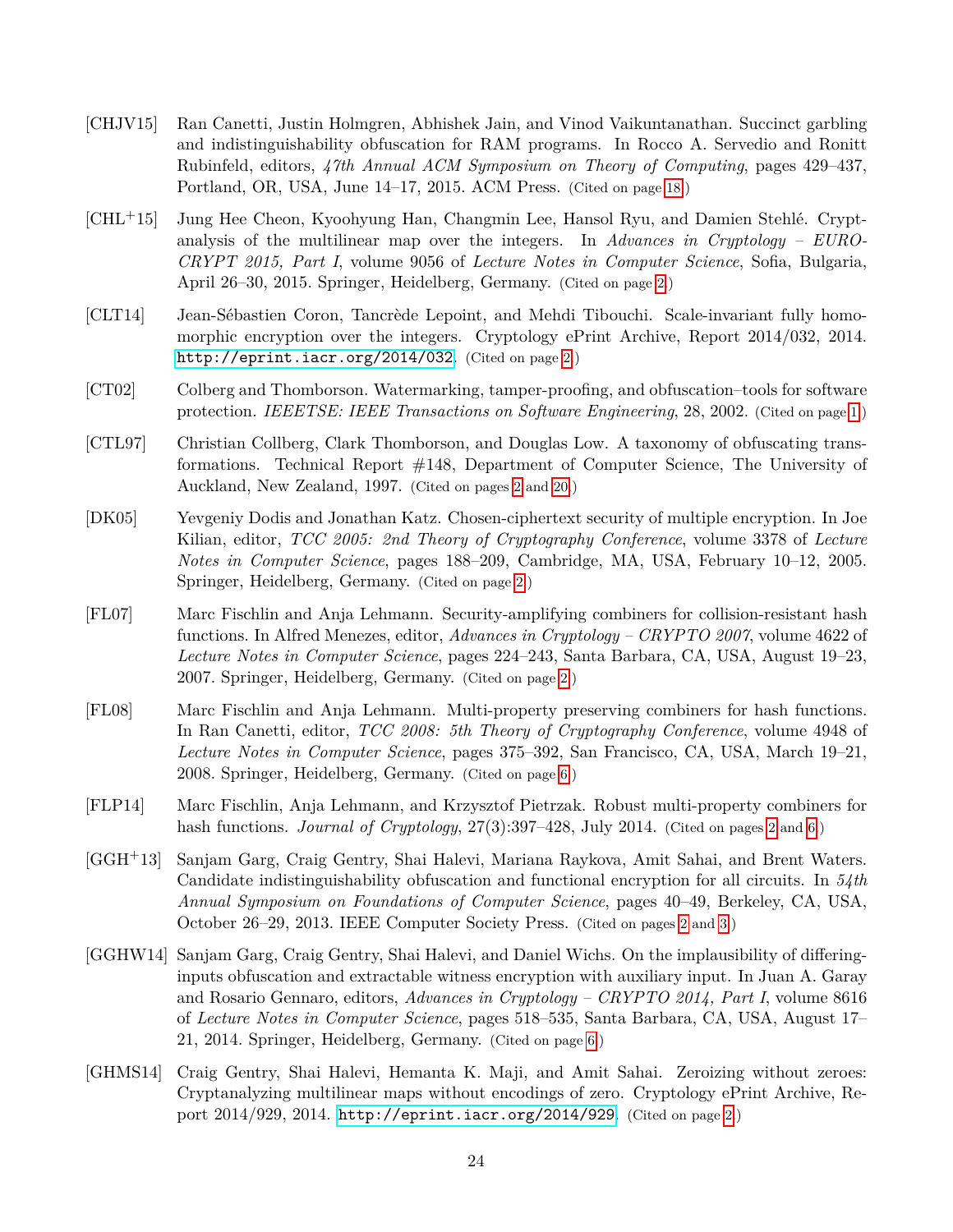- <span id="page-24-9"></span>[GK05] Shafi Goldwasser and Yael Tauman Kalai. On the impossibility of obfuscation with auxiliary input. In *46th Annual Symposium on Foundations of Computer Science*, pages 553–562, Pittsburgh, PA, USA, October 23–25, 2005. IEEE Computer Society Press. (Cited on pages [3](#page-2-1) and [5.](#page-4-2))
- <span id="page-24-0"></span>[GLSW15] Craig Gentry, Allison Lewko, Amit Sahai, and Brent Waters. Indistinguishability obfuscation from the multilinear subgroup elimination assumption, 2015. (Cited on pages [2](#page-1-2) and [3.](#page-2-1))
- <span id="page-24-2"></span>[Her02] Amir Herzberg. Folklore, practice and theory of robust combiners. Cryptology ePrint Archive, Report 2002/135, 2002. <http://eprint.iacr.org/2002/135>. (Cited on page [2.](#page-1-2))
- <span id="page-24-3"></span>[Her05] Amir Herzberg. On tolerant cryptographic constructions. In Alfred Menezes, editor, *Topics in Cryptology – CT-RSA 2005*, volume 3376 of *Lecture Notes in Computer Science*, pages 172– 190, San Francisco, CA, USA, February 14–18, 2005. Springer, Heidelberg, Germany. (Cited on page [2.](#page-1-2))
- <span id="page-24-4"></span>[Her09] Amir Herzberg. Folklore, practice and theory of robust combiners. *Journal of Computer Security*, 17(2):159–189, 2009. (Cited on page [2.](#page-1-2))
- <span id="page-24-8"></span>[HJK+14] Dennis Hofheinz, Tibor Jager, Dakshita Khurana, Amit Sahai, Brent Waters, and Mark Zhandry. How to generate and use universal samplers. Cryptology ePrint Archive, Report 2014/507, 2014. <http://eprint.iacr.org/2014/507>. (Cited on page [3.](#page-2-1))
- <span id="page-24-1"></span>[HKN+05] Danny Harnik, Joe Kilian, Moni Naor, Omer Reingold, and Alon Rosen. On robust combiners for oblivious transfer and other primitives. In Ronald Cramer, editor, *Advances in Cryptology – EUROCRYPT 2005*, volume 3494 of *Lecture Notes in Computer Science*, pages 96–113, Aarhus, Denmark, May 22–26, 2005. Springer, Heidelberg, Germany. (Cited on page [2.](#page-1-2))
- <span id="page-24-7"></span>[HS10] Amir Herzberg and Haya Shulman. Robust combiners for software hardening. In *Trust and Trustworthy Computing, Third International Conference, TRUST 2010, Berlin, Germany, June 21-23, 2010. Proceedings*, volume 6101 of *Lecture Notes in Computer Science*, pages 282–289. Springer, 2010. (Cited on page [2.](#page-1-2))
- <span id="page-24-10"></span>[KLW15] Venkata Koppula, Allison Bishop Lewko, and Brent Waters. Indistinguishability obfuscation for turing machines with unbounded memory. In Rocco A. Servedio and Ronitt Rubinfeld, editors, *47th Annual ACM Symposium on Theory of Computing*, pages 419–428, Portland, OR, USA, June 14–17, 2015. ACM Press. (Cited on page [18.](#page-17-1))
- <span id="page-24-11"></span>[McC76] Thomas J. McCabe. A complexity measure. *IEEE Trans. Software Eng.*, 2(4):308–320, 1976. (Cited on page [20.](#page-19-2))
- <span id="page-24-5"></span>[Mit13] Arno Mittelbach. Cryptophia's short combiner for collision-resistant hash functions. In Michael J. Jacobson Jr., Michael E. Locasto, Payman Mohassel, and Reihaneh Safavi-Naini, editors, *ACNS 13: 11th International Conference on Applied Cryptography and Network Security*, volume 7954 of *Lecture Notes in Computer Science*, pages 136–153, Banff, AB, Canada, June 25–28, 2013. Springer, Heidelberg, Germany. (Cited on page [2.](#page-1-2))
- <span id="page-24-6"></span>[MP06] Remo Meier and Bartosz Przydatek. On robust combiners for private information retrieval and other primitives. In Cynthia Dwork, editor, *Advances in Cryptology – CRYPTO 2006*, volume 4117 of *Lecture Notes in Computer Science*, pages 555–569, Santa Barbara, CA, USA, August 20–24, 2006. Springer, Heidelberg, Germany. (Cited on page [2.](#page-1-2))